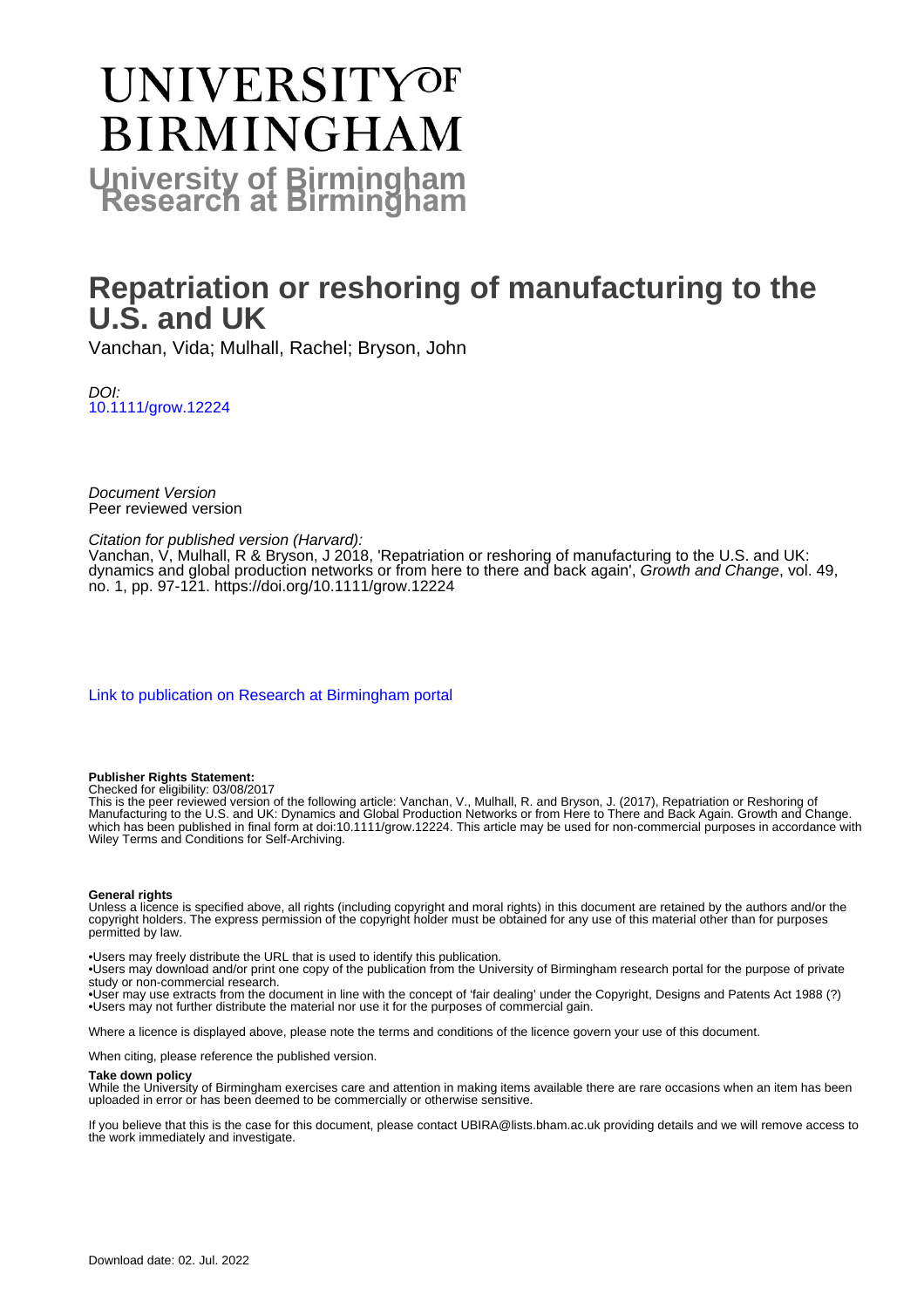**Forthcoming:** Growth and Change: A Journal of Urban and Regional Policy

## **Repatriation or Reshoring of Manufacturing to the U.S. and UK:**

#### **Modular Theory-Building, Dynamics and Global Production Networks or From Here to There and Back Again**

Vida Vanchan (SUNY Buffalo State; [vanchav@buffalostate.edu\)](mailto:vanchav@buffalostate.edu), Rachel Mulhall (University of Birmingham; [r.a.mulhall@bham.ac.uk\)](mailto:r.a.mulhall@bham.ac.uk), John R. Bryson (University of Birmingham; [j.r.bryson@bham.ac.uk\)](mailto:j.r.bryson@bham.ac.uk)

# **ABSTRACT**

There are three contrasting approaches to understanding the geography of production. The first approach emphasizes the importance of local agglomerations, the second intrafirm mechanisms, whilst the third highlights global relationships or GPN or GVC. These explanations are partial, but complementary. This paper explores the restructuring of global production with a focus on the reshoring or repatriation of manufacturing production to the US and UK. Our intention is to identify the drivers behind reshoring as the first stage towards developing a dynamic conceptual framework for understanding the global organization of production. Reshoring needs to be conceptualized by drawing upon and combining approaches developed in GPN with micro-approaches to understanding firms including the development of a geography of production tasks. The study is based on a theoretical mapping to inform an empirical analysis of reshoring in both countries to identify and conceptualize the quantitative and qualitative causal drivers behind this process. The evidence suggests that reshoring is sector-dependent and is mainly driven by manufacturers' cost-management and quality strategies combined with the importance of manufacturing products close to market. This involves a 'total manufacturing cost analysis' (TMC) in which access to a set of tangible and intangible inputs are key drivers behind dynamics of GPN.

**Keywords:** global production networks, global value chains, competitive dynamics, theory, incremental decision-making, evolution, reshoring of manufacturing, total manufacturing costs, U.S., UK.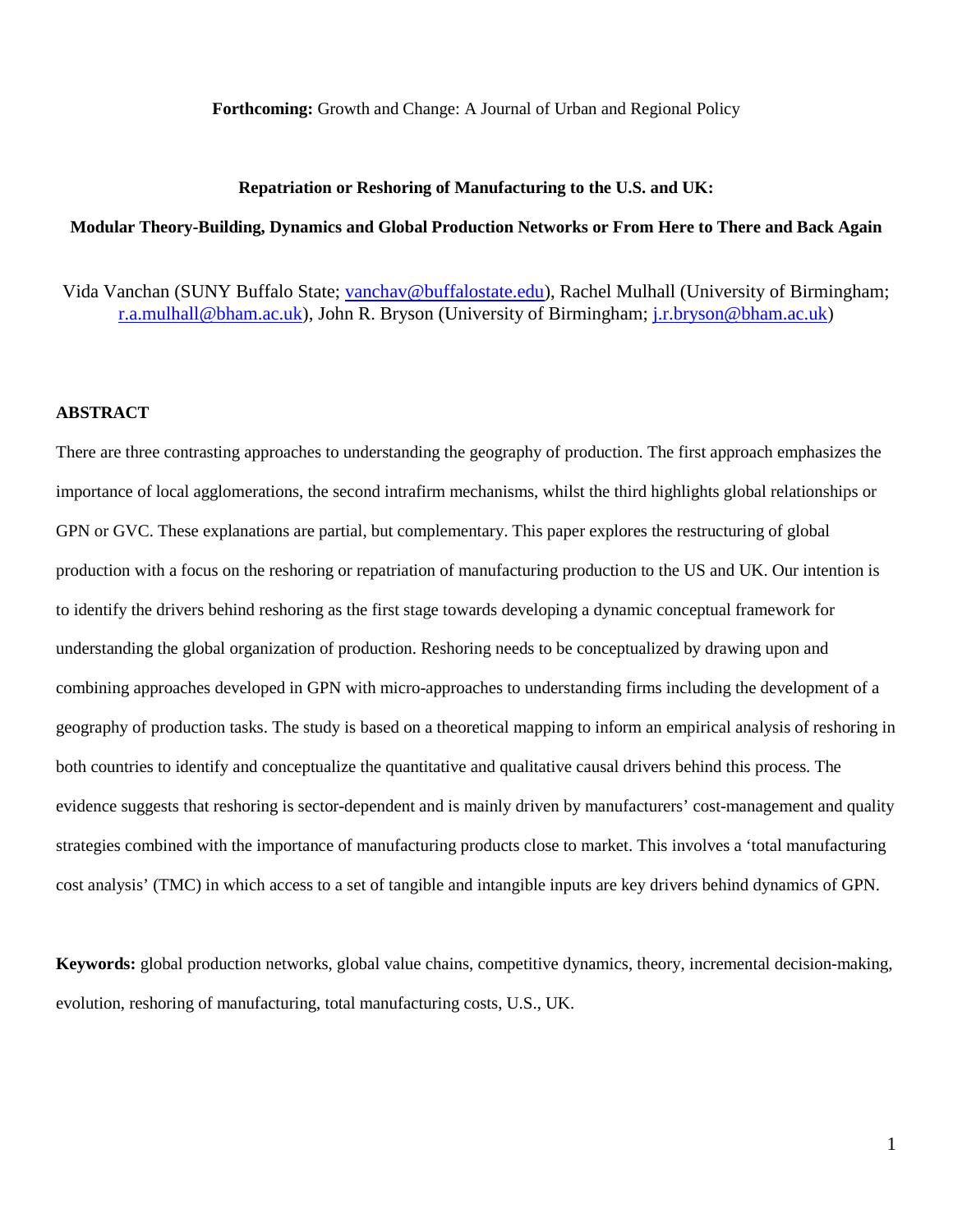# **Introduction**

The first global shift was associated with the relocation or offshoring of manufacturing to low-cost locations contributing to the deindustrialization of developed market economies and geographically dispersed economic activity. This shift was assumed to be a permanent transfer of manufacturing employment from developed market economies to low cost production locations (Bluestone and Harrison 1982; Cohen and Zysma 1987). It now appears that the first global shift was not a unidirectional but is rather a dynamic bidirectional process as reshoring emerged as a corporate strategy. This identification of dynamics or bi-directionality in the management of global value chains (GVC) (Gereffi *et al*. 2005) or global production networks (GPN) (Coe *et al*. 2004) highlights the fluid and evolutionary nature of the spatial division of labor; production processes change, products are redesigned, demand is transformed and factor inputs alter. It is perhaps unfortunate that the GVC and GPN conceptual frameworks tend to under-theorize the origins and dynamics of geographically dispersed economic activity and instead have focused on governance. This suggests that the literature on commodity chains/networks needs to engage further with on-going debates on evolutionary approaches to economic geography (Boschma and Martin 2010) ensuring that change and dynamics are central to understanding the evolving geography of global production. Recently, Coe and Yeung have recognized that the existing GPN/GVC frameworks under-theorized dynamics and overemphasized governance (Yeung and Coe, 2015; Coe and Yeung 2015) while Ponte and Sturgeon have called for the development of a modular approach to theory building as they "believe in multi-causality [and] view endless substitution of one partial theory with another as a self-limiting exercise" (2014: 196). Nevertheless, the shift from GPN version 1.0 to GPN version 2.0 has yet to develop a convincing account of dynamics or what we term bi-directionality or even multi-directionality in the evolution of global production. We believe that identifying the drivers behind reshoring provides one element of what Sturgeon has termed "modular theory building" (2009) and that understanding the drivers behind multi-directionality will enhance understanding of the dynamics of linked enterprise structures or GVC/GPN. This article explores the reshoring of manufacturing activities to the United Kingdom and the United States by developing a structured approach to understanding the drivers behind this process. It is worth noting that the literature on reshoring by American firms is limited (Tate 2014; Zhail and Zhang, 2016). Much of the research has focused on Europe (Bryson *et al*. 2013) and this is, to our knowledge, the first paper to develop a comparative analysis. Our intention is to identify the *causal drivers* behind reshoring as the first stage towards developing a dynamic conceptual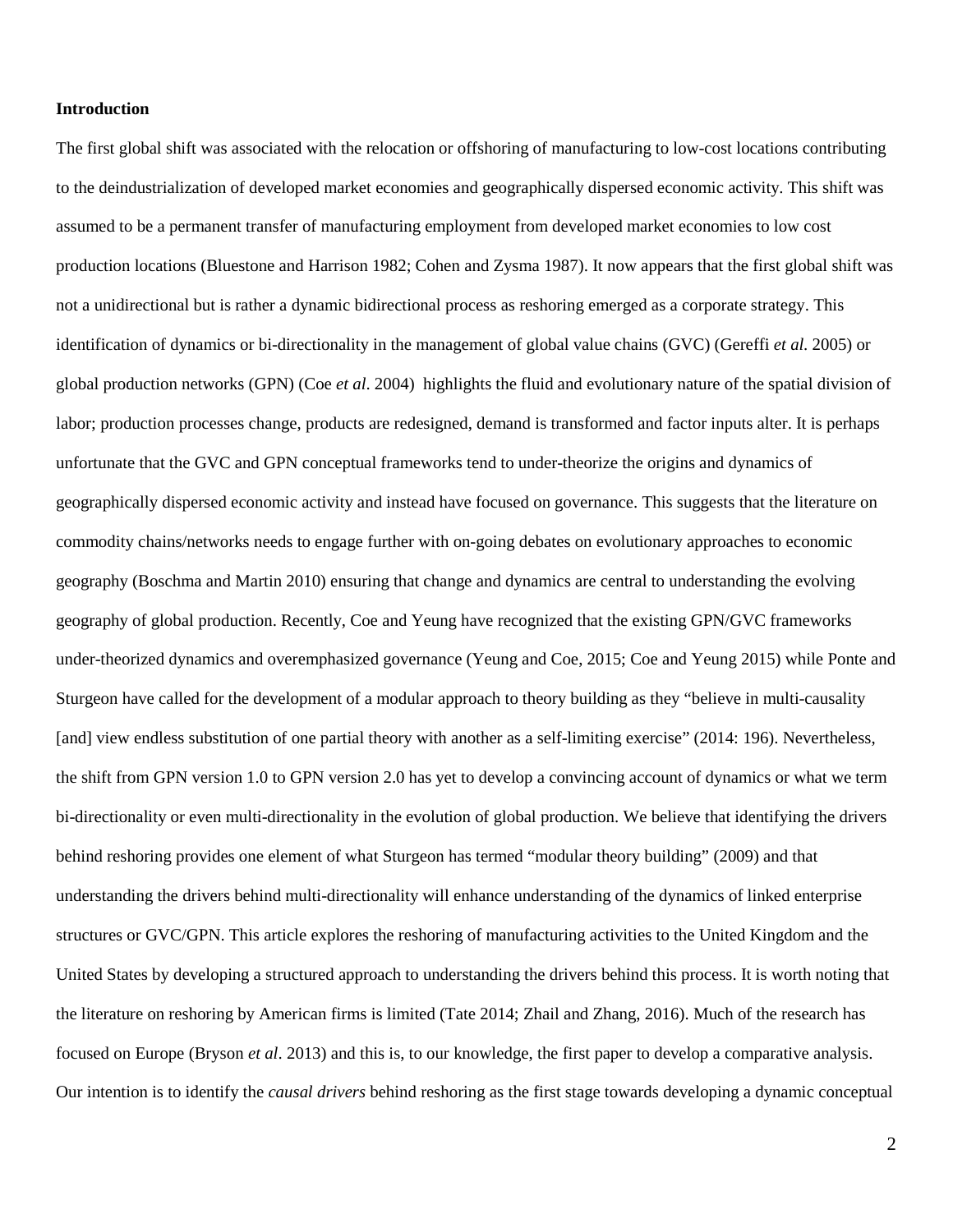framework for understanding the global organization of production. Part of the focus is on exploring the scale of the process, identifying what is being reshored, understanding the drivers and exploring some of the methodological and conceptual difficulties of researching reshoring and GVC/GPN dynamics.

 Central to the restructuring of the geographies of production are the concepts of outsourcing and offshoring and more recently reshoring. Cowell and Provo (2015a) provide an initial analysis of the terms used by scholars to describe the global movement of production and capital over time by their geographic implications ranging from domestic to international. Outsourcing is often considered to be a cost-saving strategy in which a company agrees to purchase a component or service from the market rather than producing it within the hierarchy of a firm. Outsourcing does not imply the movement of production outside a national economy. The term 'offshoring' emerged in the business press in the 1980s to describe the process by which a business operation, or task, is shifted from one country to another. Offshoring became a survival strategy used by manufacturing firms located in developed market economies to compete against new competitors competing on price using low-cost labor. This period laid the foundations for the emergence of a new more fluid international spatial division of labor (Cowell and Provo, 2015b). This was encapsulated in 1998 during an interview on CNN Moneyweek, by Jack Welch, the then Chairman and CEO of General Electric, when he noted that "ideally, you'd have every plant you own on a barge to move with currencies and changes in the economy. You can't do that, but the job of a company is to be agile and to capitalize on these things" (The Economist, 2013). Offshoring was driven by the identification of differentials in factor inputs combined with innovations in logistics and information communication technologies (ICT) (Cowen, 2014) and the development of capacity to supply new markets – it was about efficiency and/or market access.

Offshoring is an imprecise term as it describes the movement of activities across shores reflecting the origins of the term in the U.S. and UK. Not all offshoring is outsourced as a transnational corporation (TNC) may transfer production to a subsidiary located in another country; a practice termed 'captive offshoring'. Offshoring was initially applied to manufacturing processes but in the late 1990s services began to be offshored leading to a second global shift (Bryson 2007). Offshoring is politically sensitive as it involves plant closure and the transfer of employment from one country to another. Donald J. Trump's election as President of the United States was partly founded on a concern with the offshoring of American manufacturing jobs. A week after Trump's election he phoned the chief executive of United Technologies to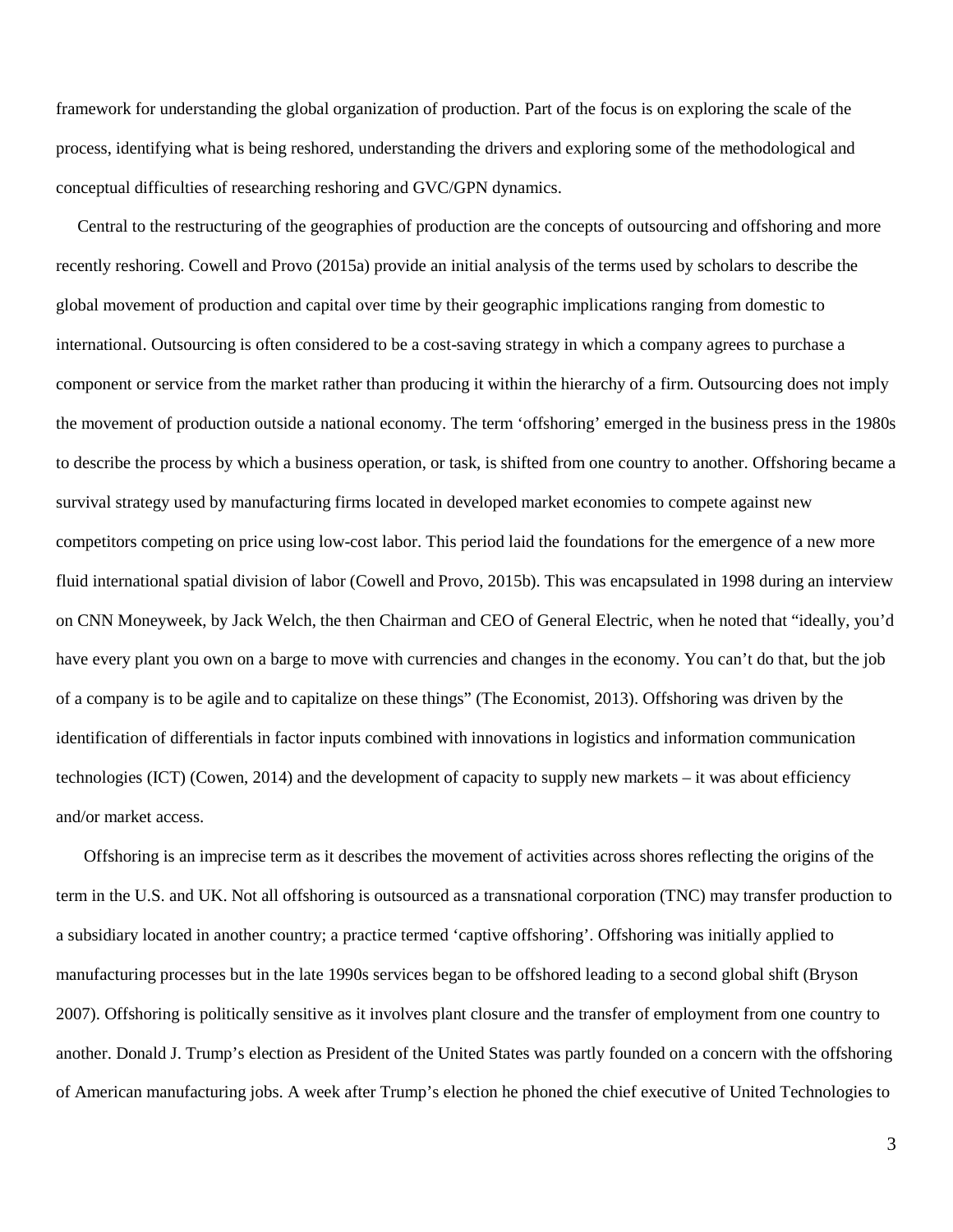discuss how 1000 jobs in Carrier, a heating and cooling company owned by United, could be retained in Indiana rather than offshored to Mexico (Schwartzdec 2016).

During the  $21<sup>st</sup>$  century a new term emerged: reshoring. This describes the practice of repatriating a business operation that had been offshored. Reshoring is an imprecise concept that has become part of political debates about rebalancing economies as one response to the 2008 financial crisis. The imprecision of the process and the concept is reflected in the difficulty of tracking manufacturing processes that have been 'reshored'. Reshoring may reflect the return of a process that was offshored, but the reshored process may include new routines that have facilitated the relocation, but transformed the process and the product. Reshoring does not necessarily imply a reversal of an offshoring decision or the closure of an offshored facility. There are great difficulties in researching reshoring, but it is important to begin to explore the scale and geography of the transfer or return of manufacturing production to developed market economies as one of the dynamic processes of global production.

This paper draws on macro-scale and micro-scale data of firms' reshoring activities. The American analysis is based on the publ[i](#page-37-0)shed reports of the 'Reshoring Initiative'<sup>i</sup>, government and media reports. The Reshoring Initiative is a notfor-profit organization promoting and monitoring the reshoring of American jobs. The analysis of reshoring cases identified by the Reshoring Initiative provides an opportunity to identify and rank the push and pull factors behind reshoring to America. Media searches and published reports also provide examples for U.S. cases. National published surveys from employment and industry reports provide the macro context for the UK. In addition, 14 cases of reshoring are explored to identify the drivers behind production location decisions. These examples were identified using the ReshoreUK database (government initiative to register examples of reshoring), media searches and existing research data.

#### **Reshoring and the Dynamic Theory of Global Production**

To Dicken what differentiates this era of globalization from the earlier era of internationalization is the functional integration of internationally dispersed activities (2007). The GVC/GPN governance literature has made a major contribution to understanding functional integration. In this section, we review the GVC/GPN literature by developing an operational focus that is informed by the on-going debate on reshoring. The starting point is a discussion of firms and then intra-firm operations and tasks. Regional, national and international economies are the outcome of an accumulation of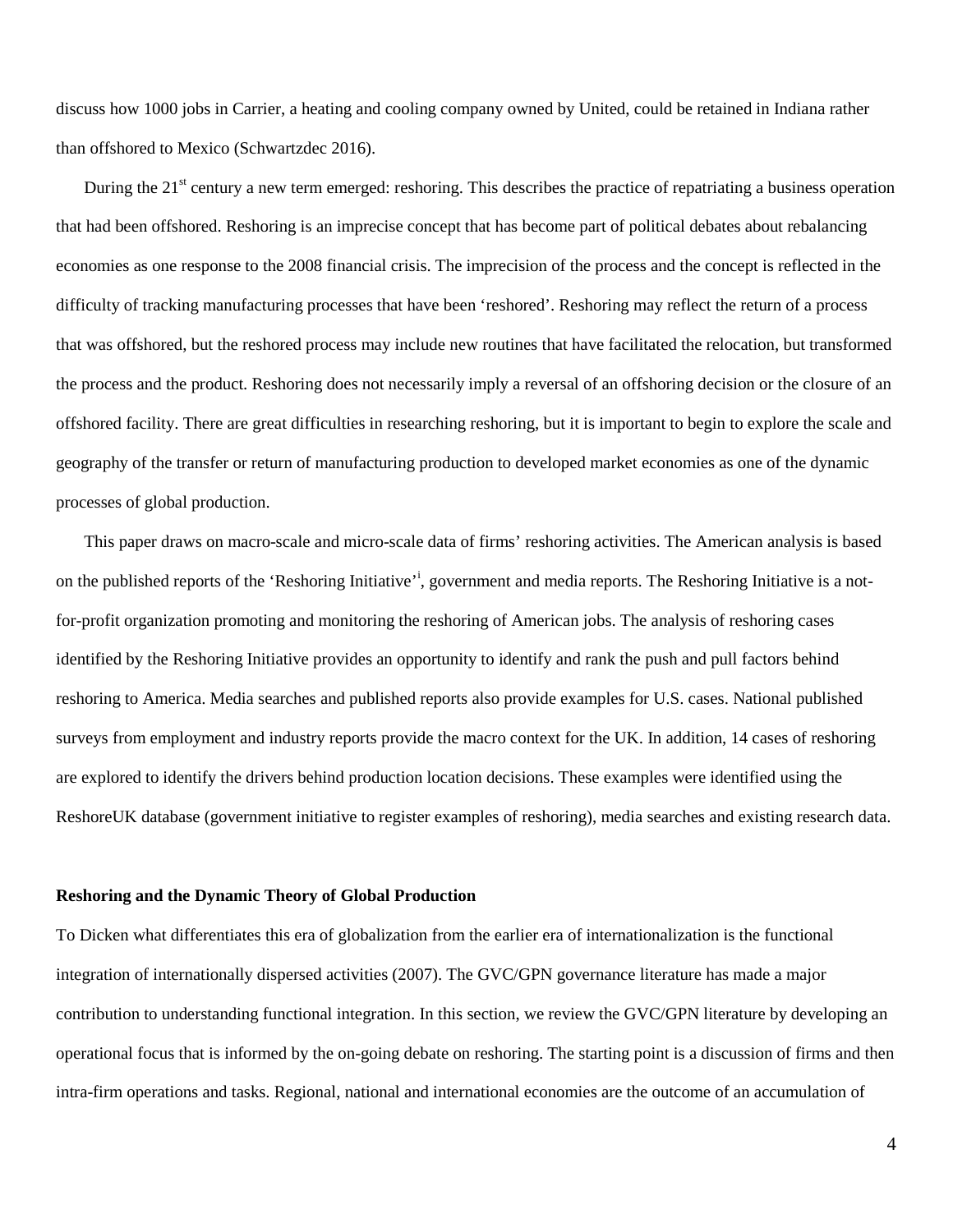many incremental micro- and macro-decisions made by individuals, firms and governments. The importance of incremental decision-making based on asymmetric information and bounded rationality implies that change or dynamics play an important role in shaping the on-going evolution of production. Production is the outcome of an accumulation of semi-rational firm-level decisions (investment, organizational form(s), sourcing, outsourcing) regarding inputs, operational tasks (fabrication processes, services, co-ordination and control) and outputs. These incremental decisions are affected by exogenous factors including the actions of suppliers, competitors, sector/products, conventions and standards, local labor markets, availability and cost of finance, energy and water, connectivity, governments, consumers and the media. Such decisions are the outcome of a complex endogenous process in which intrafirm politics, cultures and former decisions leads to trade-offs in decision-making processes. The various strands of the GVC/GPN literature often apply an implicit or sometimes explicit definition of a firm. Thus, in Yeung and Coe's paper in which they seek to develop a dynamic theory of GPN "a firm can therefore be thought of as a managerial device to optimize the accumulation and deployment of its available resources, defined as its core capability, at the lowest possible cost" (2015: 35). This definition overemphasizes rationality and optimization in firm-level decision-making processes and is arguably an accountancy-based definition. Our definition of a firm is much simpler – a firm is in a continual process of becoming, adaptation or evolution – it never becomes – and this process involves the temporary ownership or control of a bundle of assets by a group of individuals to co-ordinate tasks leading to the production of products/services (Bryson and Ronayne 2014). This places operational dynamics at the center of our definition, whilst acknowledging that firms have bounded rationality and are simultaneously cultural, social, political and knowledge processing entities.

More specifically, Yeung and Coe's recent work (2015, 2015) acknowledges that the substantial literature on GVC/GPN under-theorizes dynamics. There are two points to make regarding this. First, it is perhaps surprising that a theory of global production does not place dynamics and evolution at the center of its approach. Second, the attempt to develop a dynamic theory raises the issue of evolution and even co-evolution and their 2014 paper seeks to develop a "more extensive theoretical apparatus for explaining the evolutionary dynamics of global production networks" (33). Nevertheless, this new version of GPN – GPN 2.0 – does not engage with the on-going debate in economic geography on evolution including selection, variation, retention and diffusion (Boschma 2010). Economic geography is engaged with two separate but largely decoupled debates. On the one side, there is the GVC/GPN attempt to develop a macro-level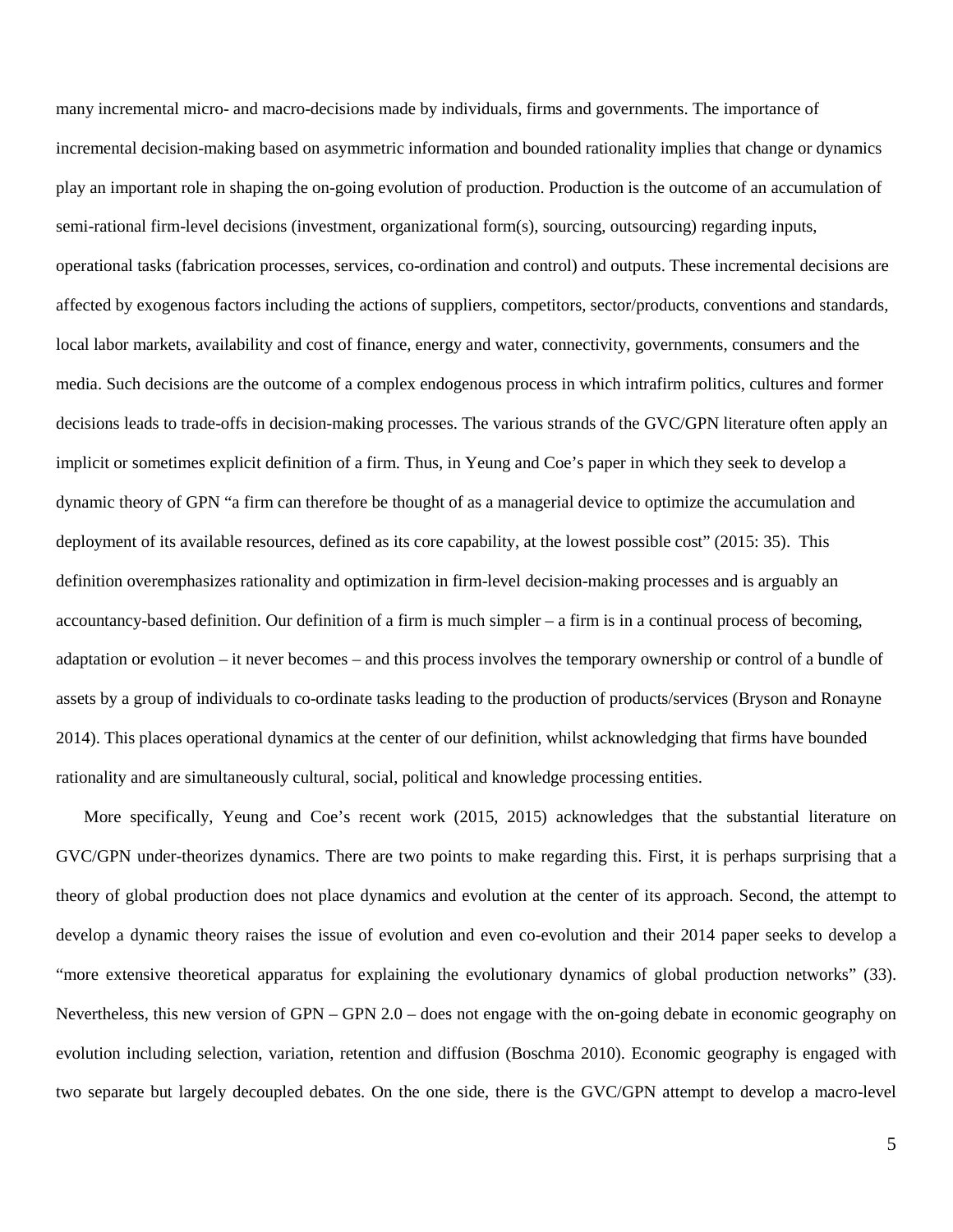theory of global production focusing on the governance of inter-firm relationships combined with intrafirm coordination and more recently a focus on dynamics (Coe and Yeung, 2015) and polarity in governance (Ponte and Sturgeon, 2014). On the other side, there are on-going debates that explore intrafirm processes from an evolutionary perspective (Boschma and Martin, 2010; Bryson and Ronayne, 2014). The latter debate reflects the development of micro-level theory that engages, in part, with meso-level theory that explores clusters and regions. Of particular importance, are organizational routines or a firm's day-to-day dealings or "regular and predictable behavioral patterns" (Maskell and Malmberg, 2007:605) guiding actions and decision-making processes, providing continuity but also opportunities for change. These routines include operational and management tasks and strategies. Reshoring represents an alteration in a routine. The research challenge is to identify the drivers behind these alterations, but also to understand the outcomes. It is unfortunate that there is no on-going attempt to develop an exchange between these arguably disconnected debates and to move towards modular theory building (Sturgeon, 2009) that combines micro and macro theory. There needs to be a call for a less partial theory of the geographic organisation of production or a theory that develops a multi-scalar, multi-polar and modular dynamic account of economic activity by engaging with the interactions between intrafirm and interfirm processes. This is a call for economic geographers to explore the complex interactions between a set of endogenous and exogenous factors and processes.

Reshoring is a problem for GPN/GVC accounts that focus less on dynamics and incremental decision-making and more on governance, quantitative drivers and optimization. Reshoring has yet to receive any series attention by economic geographers (Bryson *et al*., 2013). There has been a more sustained attempt in the business and management literature to identify the drivers behind reshoring (Wiesmann *et al*. 2017), but it is noteworthy that this is a debate in operation management (Srai and Ané 2016; Zhail *et al*. 2016) or supply chain management (Ellram *et al*. 2013; Ellram 2013; Tate 2014; Tate *et al*. 2014). The focus of the GVC/GPN debate is very much at the level of the firm and on corporate strategy, governance, value, embeddedness and power (Coe and Yeung 2015) and there has been a relative neglect of understanding the more operational intrafirm aspects of global production, or in other words understanding what *production tasks, processes, functions* are undertaken within and between firms and in specific locations (Bryson and Rusten, 2011). This is unfortunate as every product or service is created through the orchestration of a range of "tasks" or product/service-related processes; each task contributes costs and risks as well as profits. The creation of value in a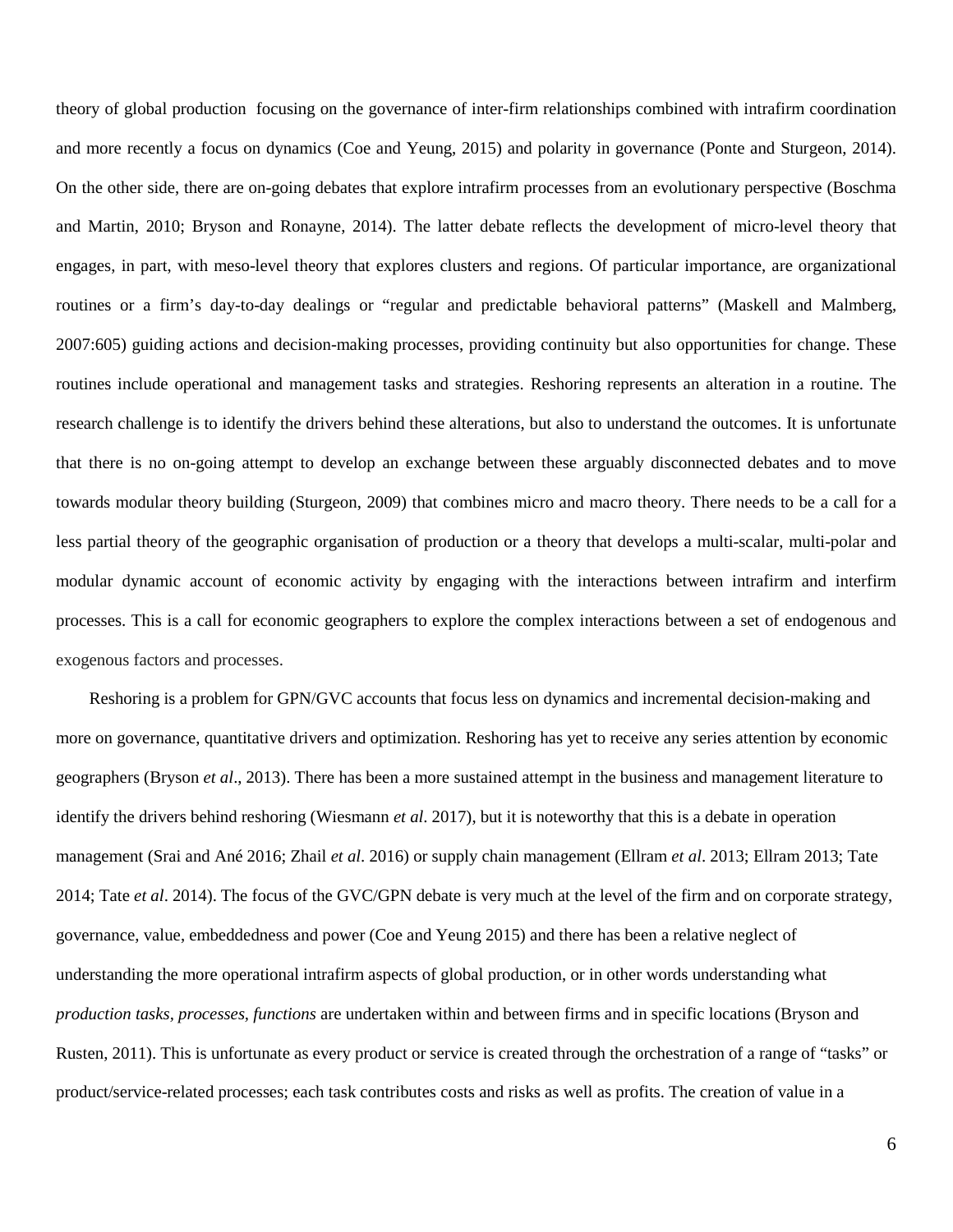production process involves the bringing together of a range of different tasks and each task may have its own geography (Bryson and Rusten, 2011). A task may be a single routine or contain many routines and processes. Some tasks may be mechanized or digitized and some require face-to-face contact either within a production unit or between producers and consumers. Some tasks can be provided within a firm and some can be outsourced or be delivered by foreign providers. This represents the creation of a product via a production process that blends or bundles separate but related tasks together that are undertaken in different locations and at different times. This blending of tasks and their geographies is central to the evolution of a production network and is the consequence of a process of incremental decision-making involving negotiations, trade-offs and investment decisions. The identification of "tasks" provides a framework for exploring and defining offshoring and reshoring as involving the transfer of distinct tasks combined with the location of the task coordinator or coordinator of the production process. In this analysis, offshoring that involves outsourcing reflects the transfer of a task by the task coordinator to facilities located in another country owned or controlled by a third party. The third party may be resident in either country. The task may be offshored from America to a facility owned or controlled by another American company. Our account of tasks and task bundles provides both a methodological and conceptual framework for exploring offshoring and reshoring that adds an operational and dynamic dimension to the GVC/GPN debate. Reshoring is thus defined as the return of a task that had been previously offshored from a specific country, but the task may be transformed in some way as may be the outcome of the task. Reshoring might involve a change in the delivery of a task that still produces the same outcome. Alternatively, the routine remains the same, but the product has altered and this might be a qualitative alteration, for example a place-based association – Make in America.

Both offshoring and reshoring are complex processes; a task that is reshored might produce the same output, but not necessarily using the same routines; labor-intensive routines are digitized and mechanized, but the output remains unchanged. This might reflect a quantitative alternation (cost, profit margin and price). Alternatively, the routine remains the same, but the nature of the output alters qualitatively (quality, and intangibles including place-based associations – for example, Made in America, and speed/closeness to market). It is important not to associate reshoring solely with cost saving as there are important qualitative drivers behind offshoring and reshoring that are currently largely ignored in the GVC/GPN literature. This is an important point. An alteration in the geography of production is both a quantitative and

7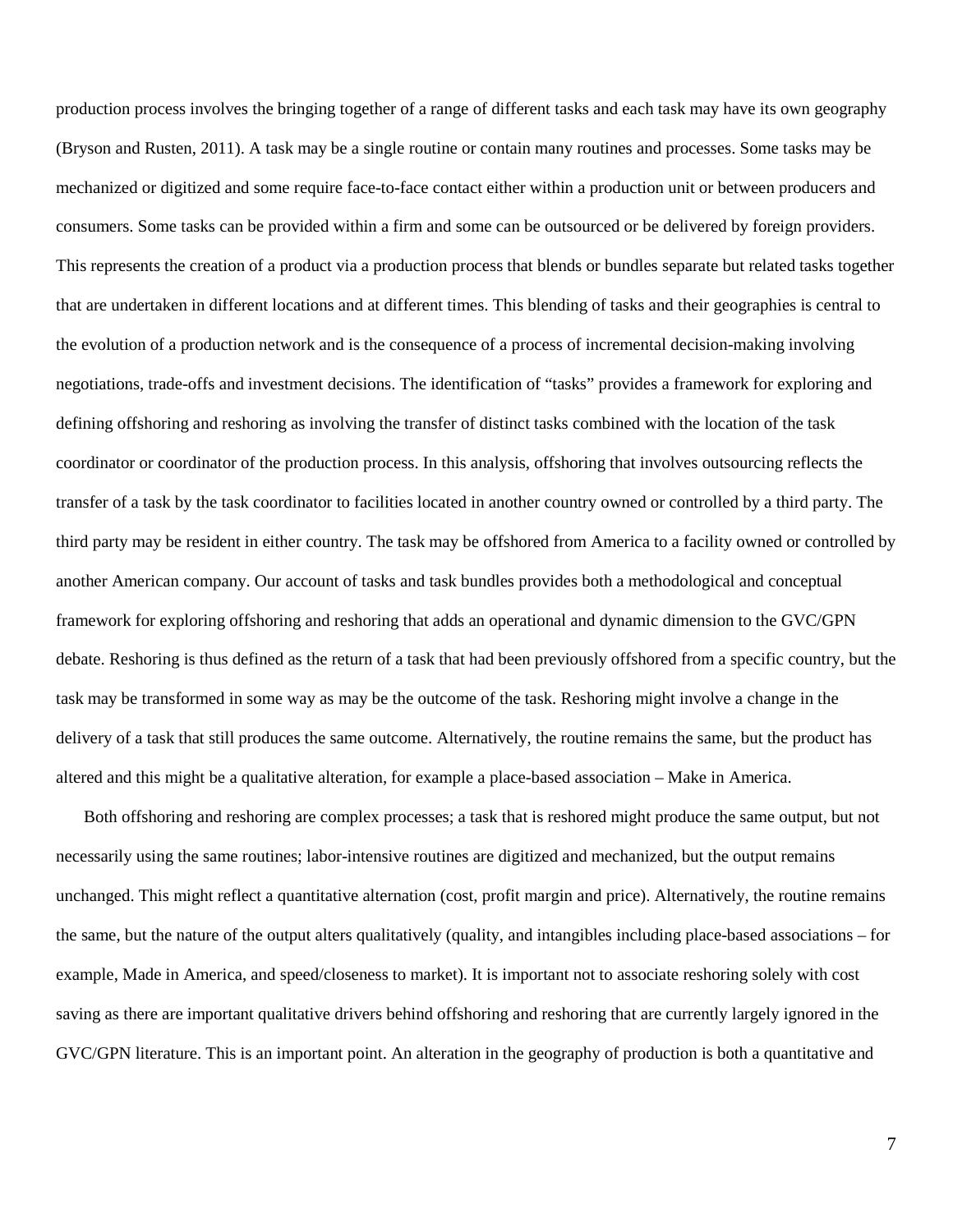qualitative change in which a new solution is negotiated; an alteration will reflect some degree of discontinuity with the organization of the previous task and its outcomes.

GPN 2.0 tries to systematically conceptualize the causal drivers of GPN/GVC by abstract descriptions of their competitive dynamics (optimizing cost-capability ratios, market imperfections, and financial discipline) and risk environments (Coe and Yeung 2015). These critical interdependent variables, it is argued, shape the four main strategies adopted by firms – intrafirm coordination; interfirm control, interfirm partnership, extrafirm bargaining (Yeung and Coe, 2015: 43). But, this is a partial account of capitalist dynamics. Thus, the cost-capability ratio appears as a rational process of decision optimization based on the manipulation of a set of tangible inputs. But firms are political, cultural, social and economic entities with bounded rationality. To Yeung and Coe, a low cost-capability ratio is much harder to achieve when all "value activity, including manufacturing production, takes place in the home economy, because labor-related direct production costs in advanced economies tend to be high" (2015: 36). This ignores the substitution of variable costs (labor) with fixed costs (mechanization, robotics and artificial intelligence) and also neglects more qualitative and intangible factors that drive the evolving geographies of production including quality, speed, location relative to core markets and place-based associations. It also assumes that the shift is from high cost to low cost at a time when translocal firms from emerging economies are developing production capacity (manufacturing and services) in advanced economies.

There are many different types of offshoring from relocations to an adjacent country (near-shoring) to far-shoring and captive offshoring versus offshoring that includes outsourcing (Cowell and Provo 2015a, 2015b). For most firms their global commodity chains include a blend of different locations and strategies. Offshoring may involve the development of capacity to produce products and services within and for a foreign market as well as for exports. In the same way, there are different types of reshoring. Reshoring includes the intra-firm relocation of production or by sourcing production from home country suppliers. Reshoring can be part of wider ownership strategies and outsourcing decisions but reflects specifically the location of activities, tasks and routines in relation to the home country of the lead firm (Ellram 2013). Six types of reshoring activity can be identified conceptually and empirically ranging from repatriation of in-house production to component sourcing (Table 1). Reshoring has a temporal nature because it involves a prior process of offshoring that eventually leads to reshoring (Grey *et al*. 2013); a reshoring event is conceptually related to a previous offshoring decision, but the drivers behind this process may be different. There are additional forms that reflect defensive reshoring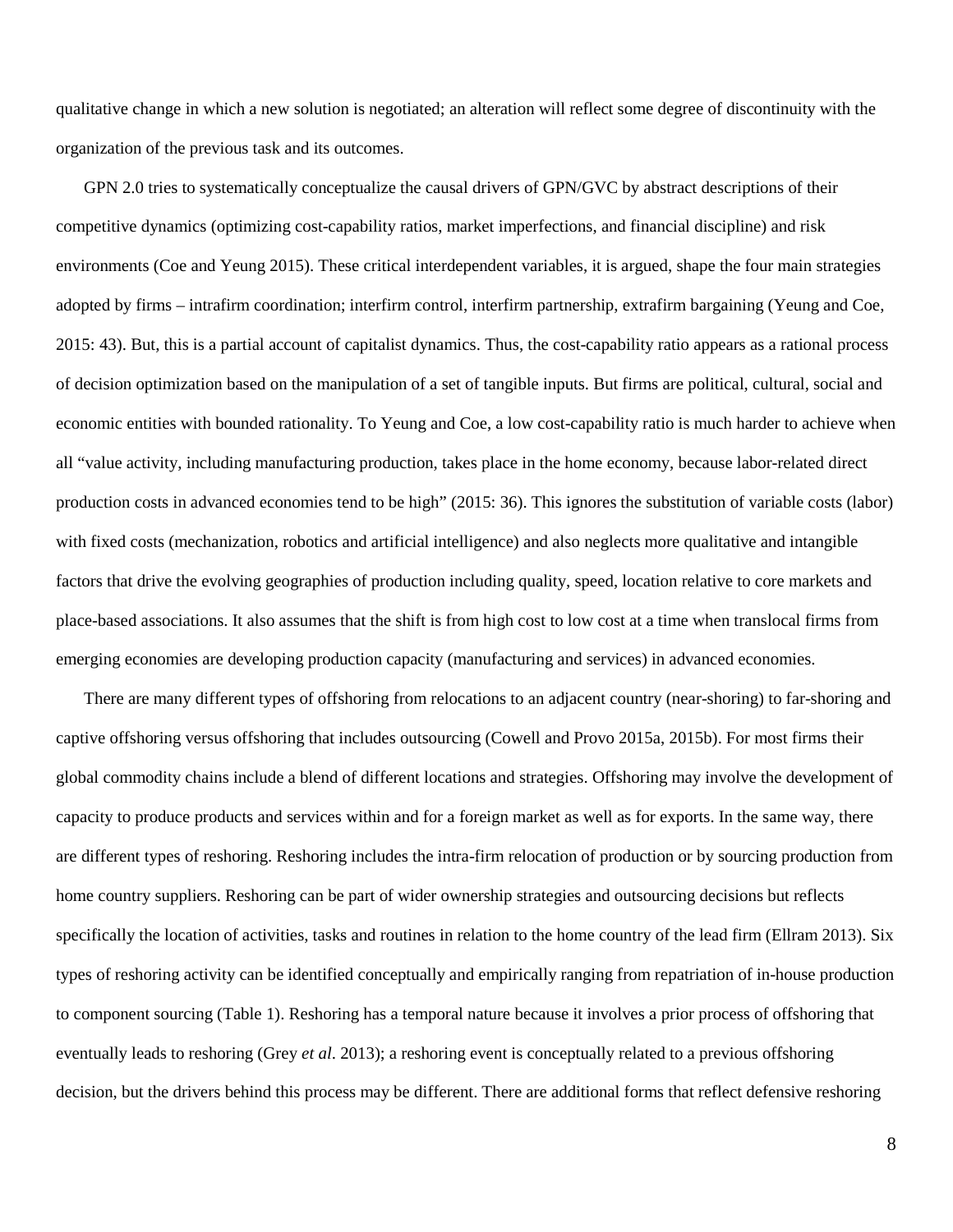(investment in on-shore production capability as a form of import substitution) and temporary reshoring (dual sourcing of products to provide slack in supply capacity). This diversity reflects the operational nature of reshoring.

# **INSERT TABLE 1**

Reshoring of services has been occurring. For example, AT&T, the largest American telecommunications company, reshored a call center to Birmingham, Alabama, creating 360 jobs (Stavriotis 2009). In 2015, BT, the UK based telecommunications company created more than 1000 jobs in the UK as part of a strategy to ensure that over 80% of calls were answered from the UK (BT 2015). This is a classic case of service reshoring; in 2003 BT had shifted most of its call center operations to Bengaluru and Delhi. In this case, reshoring was promoted not by cost advantages but by the firm's poorly-rated support services as customers preferred speaking to British workers. Other companies such as Host Analytics, Alocira, Expedia, Priceline.com, and Monster.com have reshored services to provide better customer services (Stavriotis 2009).

The development of a dynamic conceptual framework for understanding the evolution of internationalization and deinternationalization requires an approach based on understanding the drivers behind alterations in production geographies. These drivers are simultaneously quantitative, or more tangible, and qualitative, or more intangible, and reflect the negotiation of intrafirm and interfirm power dynamics. The outcome, at any one time, reflects accumulations of incremental decisions that in our account are semi-rational based on bounded rationality, path dependency and existing capital and organizational investments or sunk costs and investments in on-going relationships with other firms, governments and consumers. Many of these incremental decisions lie at the interface between strategy, operations and market facing activities including product development and process innovations. This interface includes the ability to substitute labor with machines including artificial intelligence and to redesign the delivery and organization of tasks that leads to the production of finished products (goods and services).

The geography of production reflects an interplay between producer-driven and buyer-driven led strategy (Gereffi *et al*. 2005) or strategies that are based on resource-seeking, market-seeking, efficiency-seeking and strategic-asset seeking (Dunning, 1998). Our view is that the strategic outcome is a balance between strategy, operations and markets; optimization might be the intent, but not the outcome. Existing firm-level investments (time, finance and relationship building) are a constraint on change, but the drivers behind reshoring and offshoring are simultaneously quantitative and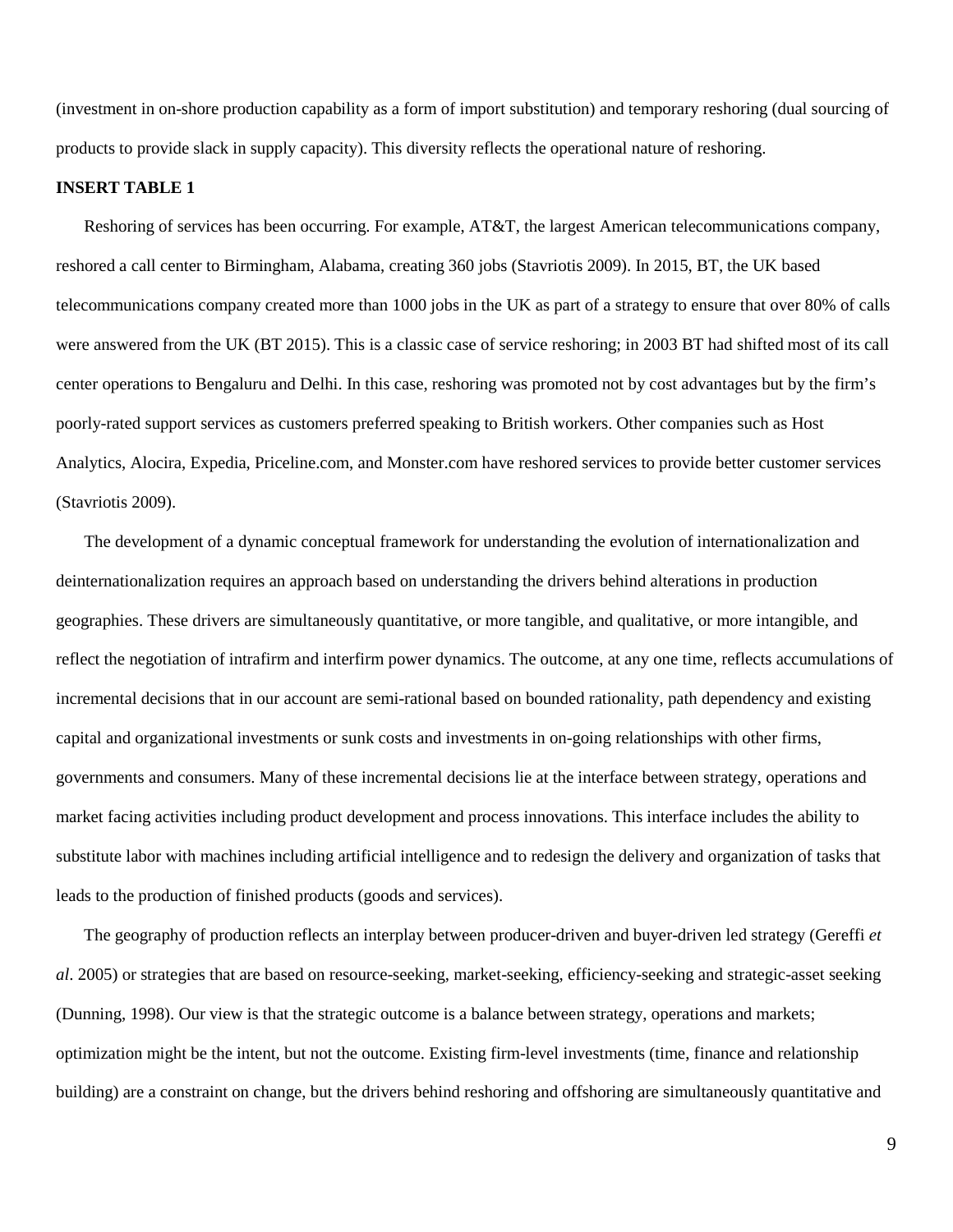qualitative and negotiated based on asymmetric information and existing investments. The interfirm influence includes concerns with quality and speed in outsourced-based economic relationships. This includes the ability to supply all types of customers (business-to-business, business-to-consumer) on time, to the right quality and in some cases to respond to requests for products that are made locally – those with place based associations. Extrafirm influences from nonfirm actors (the state, trade unions, consumers and other national organization) include a concern with a product's carbon footprint, quality and also geographical identity.

Outsourcing, offshoring and reshoring highlight the transitory and fluid nature of many corporate decisions made in response to competition and influenced by fashion, consultancy firms, wider framework conditions and copying competitors. Shifting a process or sourcing a product or service from one location to another reflects decisions taken on the basis of existing circumstances. Some of these decisions involve sunk costs leading to long-term path dependency as firms are reluctant to write-off capital investments. Outsourcing that is also offshoring involves a negotiated contractual agreement that locks the company into a relationship for a designated period. This implies that captive outsourcing involving foreign direct investment (FDI) may be less exposed to reshoring compared to outsourcing to a third party. Outsourcing that is also offshoring and market seeking will be more resistant to reshoring, but not to labor substitution. The governance of global commodity chains and the nature of the relationships across a chain determine the rigidity or flexibility of the chain as investment decisions and contracts restrict decision-making (Gereffi *et al*. 2005). Offshoring opens up the possibility for a future reshoring decision. Nevertheless, at this stage in the emergence of reshoring, economic geographers need to define and chart the evolving geographies of reshoring as decisions regarding the offshoring of production tasks are challenged and replaced with a return of tasks to developed market economies. The next two sections of this paper builds upon our conceptual framing of reshoring and GPN/GVC dynamics by exploring the evidence base for the reshoring of production to the U.S. and the UK identifying critical causal drivers.

### **Reshoring and the United States**

Manufacturing in the United States remains an important engine of job creation and economic growth. Between 2009 and 2012 manufacturing accounted for 26% of total economic growth (LeCompte 2012). Policy initiatives have promoted manufacturing based around the 'Made in America' slogan (Kota and Vein 2012; Loeb 2013). The emphasis placed by the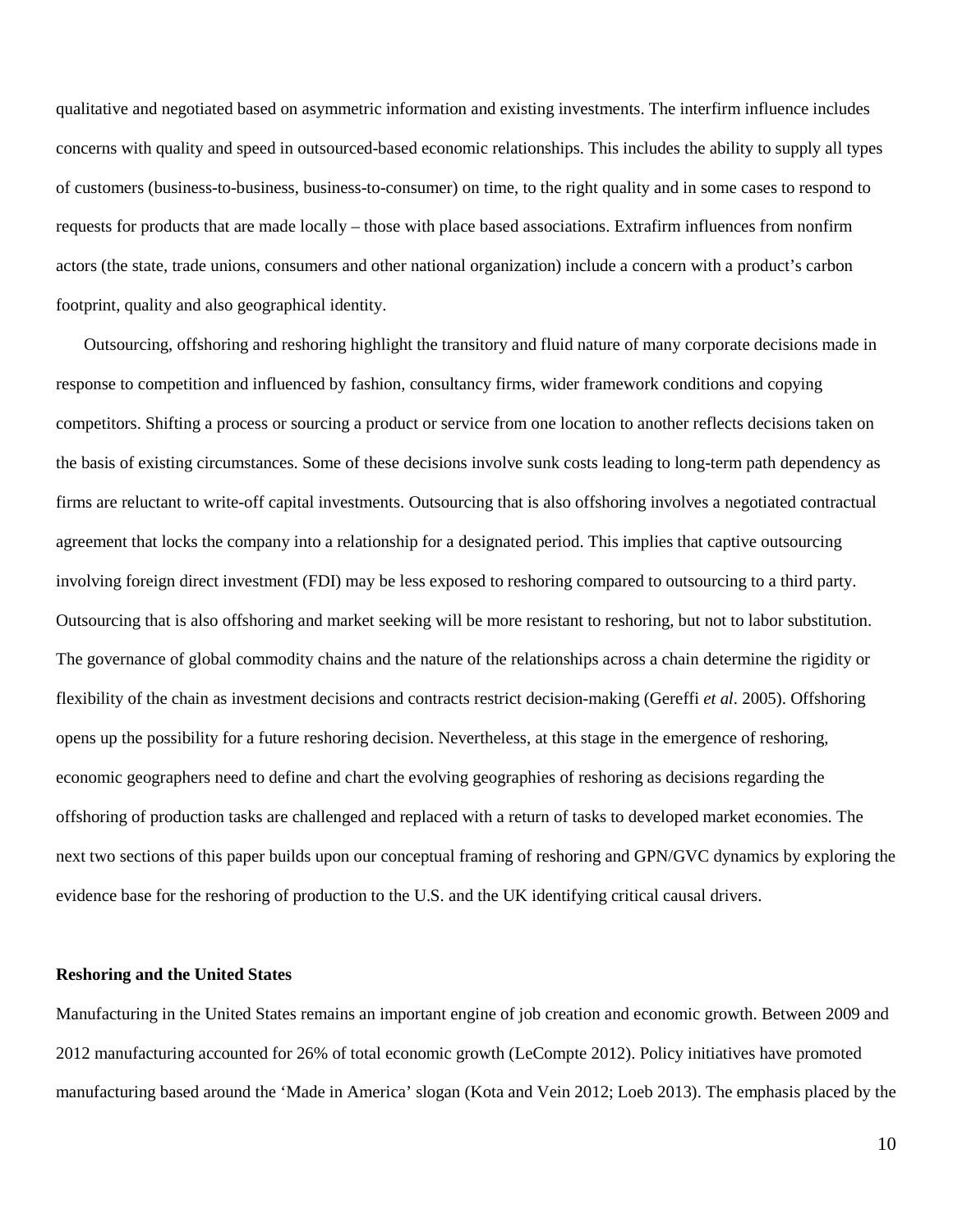U.S. government on U.S.-made goods resonates with increasing customer preferences for products that are American made by domestic workers. The emphasis placed on 'Made in America' is one of the motivations for some companies to reshore part or all of their production processes (Cowell and Provo 2015b). In 2013, it was estimated that between 30,000 and 40,000 new manufacturing jobs were created in America due to reshoring (Reshoring Initiative 2015). Two hundred and fifty five reshoring cases in various industry sectors have been identified (Table 2) in America, and over 800 documented cases of companies that have decided to manufacture in the U.S. instead of offshore (Reshoring Initiative 2015). Reshoring activity is sector dependent being more pronounced in sectors that are consumer driven, where rapid delivery and response time, customization, quality, and production flexibility are critical. This is an important point as it highlights the importance of closeness to market and quality as core drivers behind reshoring and the dynamics of GVC/GPN.

#### **INSERT TABLE 2**

There is a precise geography of American reshoring reflecting alterations in the differentials that exist between countries that were initially responsible for an offshoring decision. China was listed as the top country from which companies have reshored, followed by Mexico and India (calculated from the Reshoring Initiative Data Report, 2014). The Southern U.S. region, extending from Texas to Florida, leads the Midwest, Northeast and West in the total number of reshoring jobs; whereas, the Midwestern region leads in the total number of reshoring companies. South Carolina gained the most jobs compared to other states in 2014 because of reshoring. Texas, Kentucky, Georgia, and Tennessee together account for over 50% of all reshored jobs reported and 15% of all listed companies. The regions and states that have attracted the most reshoring jobs and companies are known for their business friendly environment, including skilled labor availability, taxation and other government incentives, low unionization, and low real-estate and other operating costs. Offshoring and reshoring are excellent examples of translocal processes; processes in which there is a direct relationship between two places. At the center of a GVC (Gereffi *et al*. 2005) or GPN (Coe and Yeung 2015) are relationships between localities or places that are embedded in particular forms of regulation, varieties of capitalism or provide firms with access to new markets. On the one hand, a task is reshored back to the U.S., but, it is reshored to a particular state and locality within that state; differentials between U.S. states should not be ignored as these play an important role in understanding what tasks are returned and to where.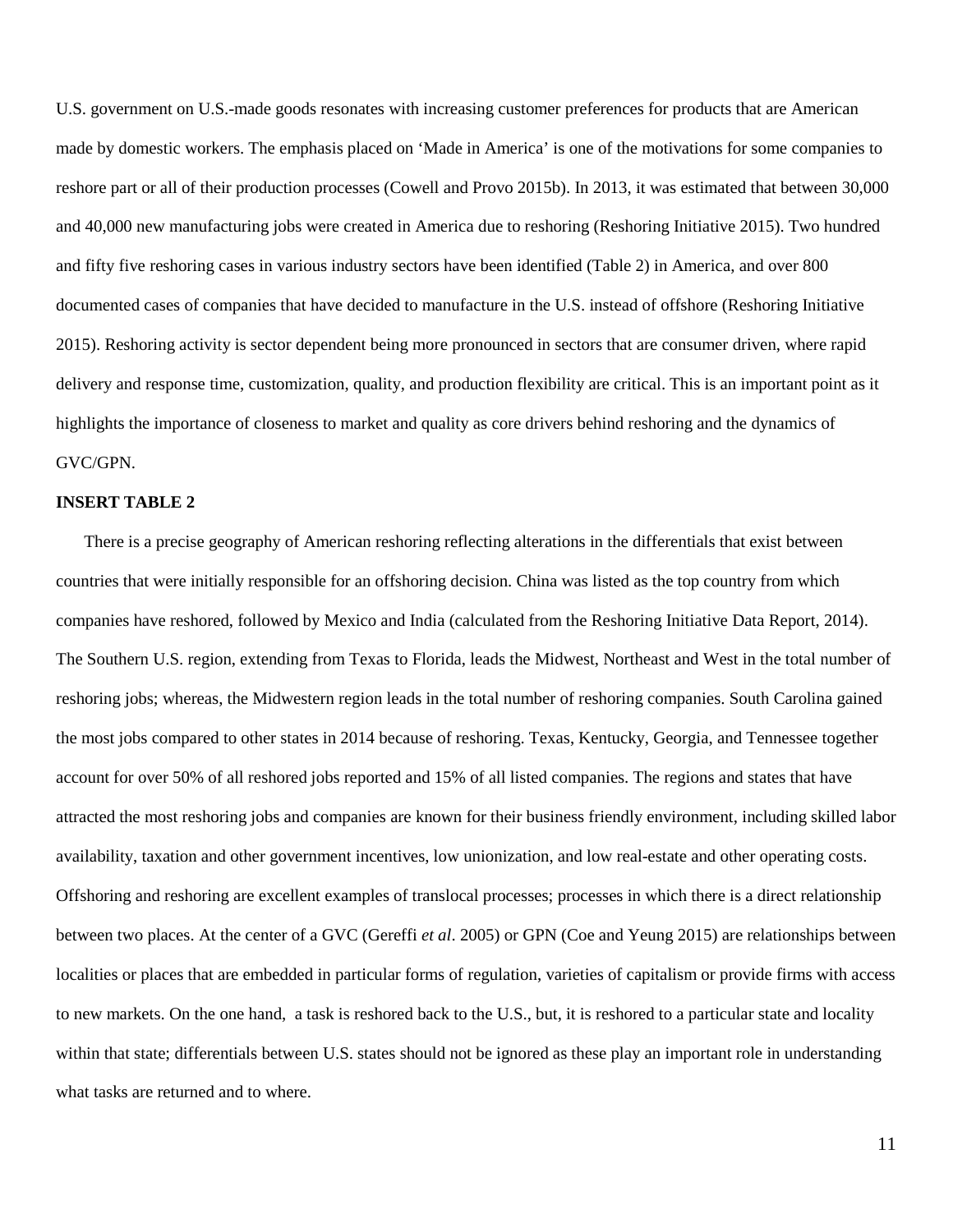The internal and external push and pull causal drivers and forces behind reshoring need to be considered. Table 3 provides the ranking of the most cited push and full forces behind U.S. reshoring. Qualitative drivers including lead time, quality, and wage issues are the most cited push factors, followed by quantitative drivers including rising transportation, communication, inventory, and delivery costs; environmental concerns; intellectual property risk; supply chain management issues; regulation and compliance challenges; political instability; emergency response and natural disasters. The key drivers are further grouped and discussed in the UK cases. For the U.S., for example, rising Chinese manufacturing and shipping costs encouraged the Coleman Company to transfer the production of its 16-quart wheeled plastic cooler from China to Wichita, Kansas (Sirkin *et al*. 2011). Peerless Industries shifted work and consolidated all manufacturing of audio-visual mounting systems from China to Illinois to obtain cost efficiencies, shorter lead times and local control over manufacturing processes. These companies highlight the importance of cost control as a driver behind reshoring, but this is more than labor costs. A "total manufacturing cost" (TMC) is calculated by firms representing the aggregate cost incurred to produce a product over a given period. This includes the costs of direct materials, direct labor including taxes and benefits, indirect labor, overheads (rent, repairs, maintenance, depreciation, cleaning, heating/cooling, taxes, insurance, administrative overheads, distribution costs including packaging, logistics, research and development) and indirect materials (used to maintain machines and buildings). The unit cost of manufacturing a product is then calculated for production in different localities and for different ways of organizing tasks. A TMC approach represents an accountancy or quantitative perspective on the management and organization of production and is an approach that needs to be included in any modular theory-building project. This needs to be juxtaposed with a qualitative perspective based on the quality of the product, place-based product associations (made in America) and lead times between production and delivery to customers. The TMC approach differs to the "cost-capability approach" as it includes financial discipline. It is also an established technique that has been developed in managerial accountancy and used by firms to inform decisionmaking.

# **INSERT TABLE 3**

Offshoring and reshoring are the outcomes of complex incremental decision-making processes based on commercially sensitive information involving TMC, including any subsidies or tax incentives, combined with market research and marketing. Increasing customer sophistication and demands require innovative design, quality products, faster product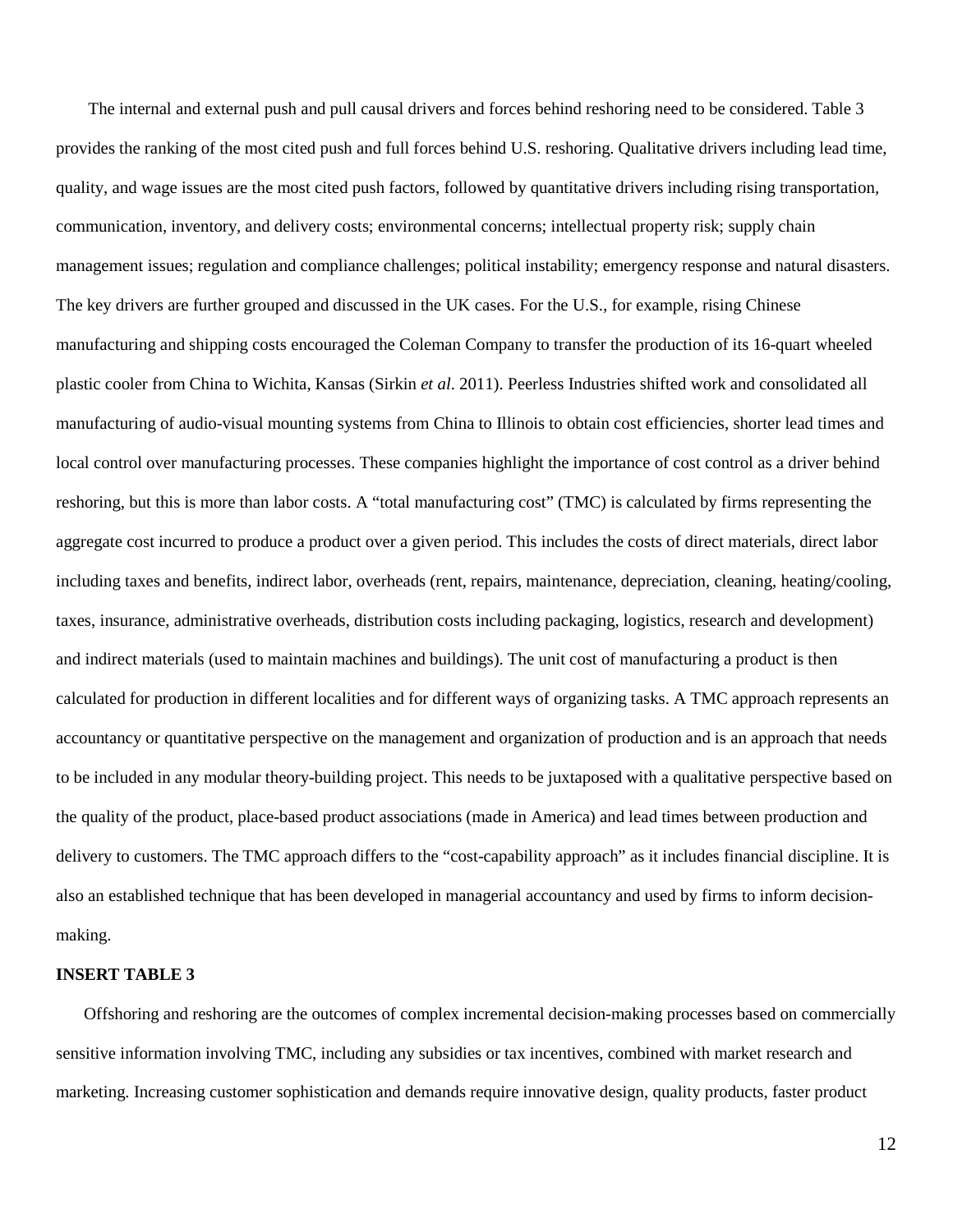turnover, and rapid communication and delivery times (Vanchan and Bryson 2015; Vanchan 2007). As a result, a skilled and flexible workforce is a contributing factor to reshoring (see Table 3). Other contributing factors include image/brand, policy incentives, automation, access to cheap energy, production flexibility; higher productivity and R&D; improved business processes, infrastructure and customer responsiveness; ecosystem synergies; and improved labor and real estate conditions. Incentives include government and other institutional incentives including private-sector initiatives, for example, Walmart's 'Made in USA' campaign. This initiative was launched in 2013 to increase the proportion of U.S. manufactured goods sourced by Walmart including 'new to Walmart' U.S. manufactured goods and re-shored manufactured goods. Walmart has been working with its suppliers to facilitate and accelerate reshoring (Walmart's U.S. Manufacturing Innovation Fund 2015) and has pledged to purchase approximately \$250 billion over ten years in products supporting the creation of American jobs. In this case, the product remains the same, but the place-based association is transformed reflecting a qualitative alteration and the manufacturing process may be less labor-intensive.

A complex and tiered approach at the regional, federal, and state level to encourage reshoring may never be enough to reverse offshoring, but it will encourage reshoring in some key sectors (Cowell and Provo 2015b). Under the former American President, Barack Obama, The White House's 'Skills for the Future Initiative' was launched in 2010 and was designed to improve partnerships between industry and community colleges and to facilitate a nation-wide network to improve workforce development strategies, job training programs, and job placement. Other White House initiatives include the new White House 'Supply Chain Innovation Initiative' intended to improve small and medium-sized enterprises (SME) involved in manufacturing with access to the technologies and resources required to improve innovation and productivity through public private partnerships (The White House 2015a). The White House has committed to strengthen U.S. advanced manufacturing by announcing new competitions for nearly \$500 million in public and private investment through a New Manufacturing Innovation Institute; a 'Manufacturing Extension Partnership' (MEP) to strengthen small manufacturers; and a 'New Revolutionary Fibers and Textiles Manufacturing Innovation Institute'. The latter is the ninth manufacturing innovation institute competition launched by the Department of Defense to ensure that the U.S. remains at the leading edge of fiber science with a matching investment of \$75 million by the administration in researching, prototyping, and commercializing fibers with extraordinary properties known as technical textiles (The White House 2015a). Local and state incentives, though varied and less visible, contribute to the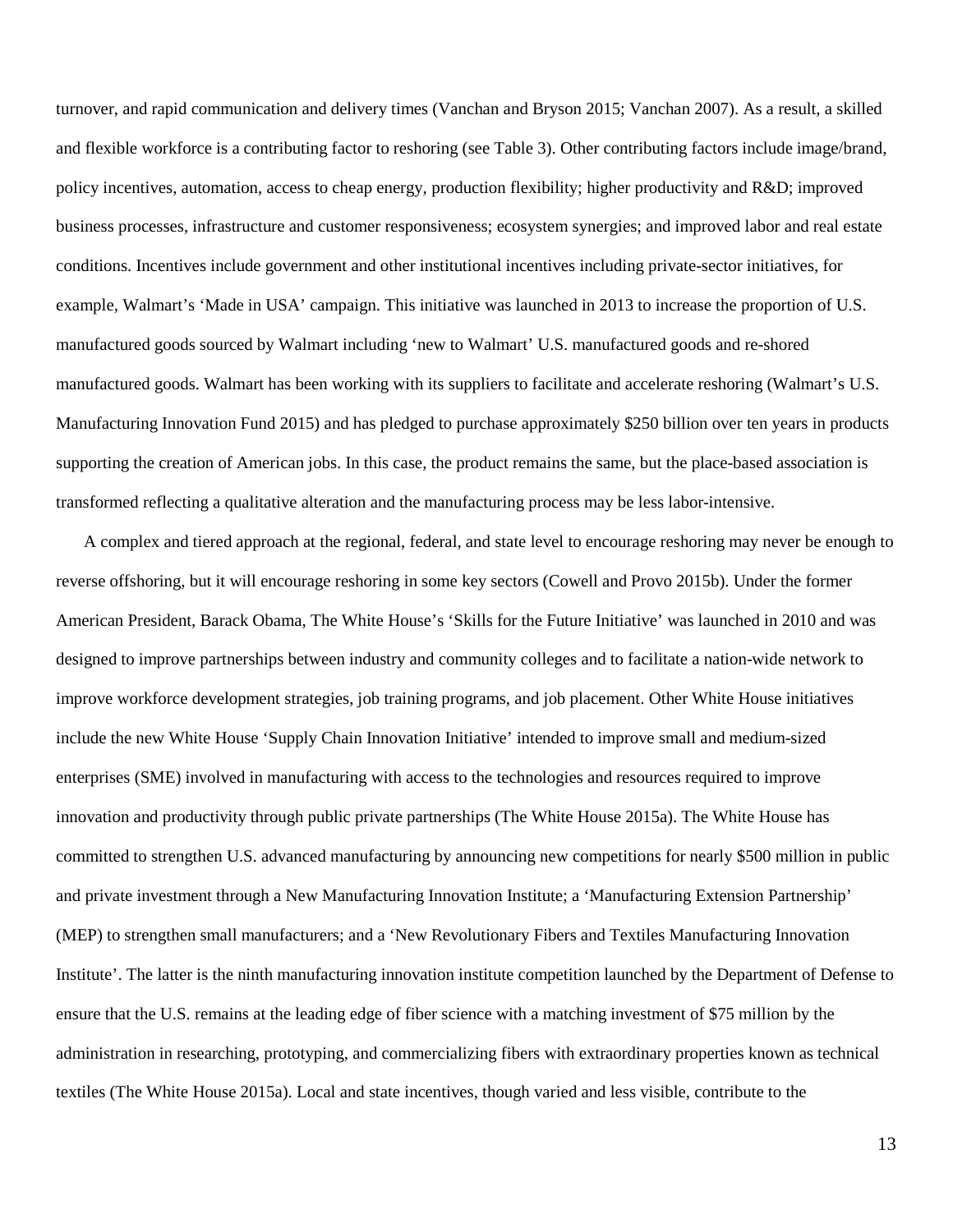manufacturing renaissance. In a development program known as the Buffalo Billion, New York State Governor Andrew M. Cuomo pledged in 2013 that the state would invest \$1 billion over as many as 10 years to revive the Buffalo Niagara region economy (Buffalo News 2015; One Region Forward 2015).

The reshoring process is complex. Each task that is reshored reflects an alteration in a company's routines in response to exogenous and endogenous factors. The reshoring decision may be idiosyncratic or may be based on predictions about future trends. It is important to explore individual cases of reshoring to appreciate the drivers behind this process. In 2012, Apple announced that it would invest \$100 million in producing Mac computers in the U.S., beyond the assembly work already undertaken in the country (Rampell and Wingfield 2012). Two hundred jobs were created; rising wages in China and lower energy costs in the U.S. were the primary drivers behind this decision (Rampell and Wingfield 2012; Yarow 2013; Prah 2013; Seitz 2013; Reshoring Initiative 2015). In 2010, General Electric reshored the production of water heaters from China to a plant in Kentucky, creating 400 jobs (Bradford 2013). It also created 150 jobs producing energy efficient soft white bulbs exclusively for Walmart's 'Made in USA' initiative (Loeb 2013). Intellectual Property Rights (IPR) risks, ease of design collaboration, inventory and delivery problems were behind GE's decision to reshore production (Reshoring Initiative 2015).

After Walmart, the U.S. auto maker, Ford, is bringing more jobs back to the U.S. than any other American company, with a total of 3,200 jobs so far reshored from Mexico and Spain to Ohio (Sauter 2016). Ford reshored manufacturing of its F-650 and F-750 trucks from Mexico to a production plant in Avon Lake, Ohio and announced it would shift production of its 2.0 and 2.3 litre Ecoboost engine from Valencia, Spain to Cleveland, Ohio. Reducing shipping costs, improving manufacturing quality, and receiving millions in state tax breaks were behind these decisions (Sauter 2016). According to Bradford (2013), Japanese auto maker, Nissan, announced the creation of 1,000 jobs after moving production of its Sentra model from Mexico to Canton, Mississippi. Furthermore, it continued to add about 400 more reshoring jobs at a factory in Tennessee in 2014. Quality standards, labor concessions and government incentives contributed to the reshoring activity of U.S. automotive makers (Reshoring Initiative 2015).

In the Fall of 2014, Boeing announced that it would relocate several hundred manufacturing jobs from overseas to its plant in St. Louis, Missouri, by 2017 (Sauter 2016). The reshored jobs are primarily parts manufactured for the company's 777 series passenger jets. More jobs would be created at Boeing's assembly plant in Puget Sound, Washington (Sauter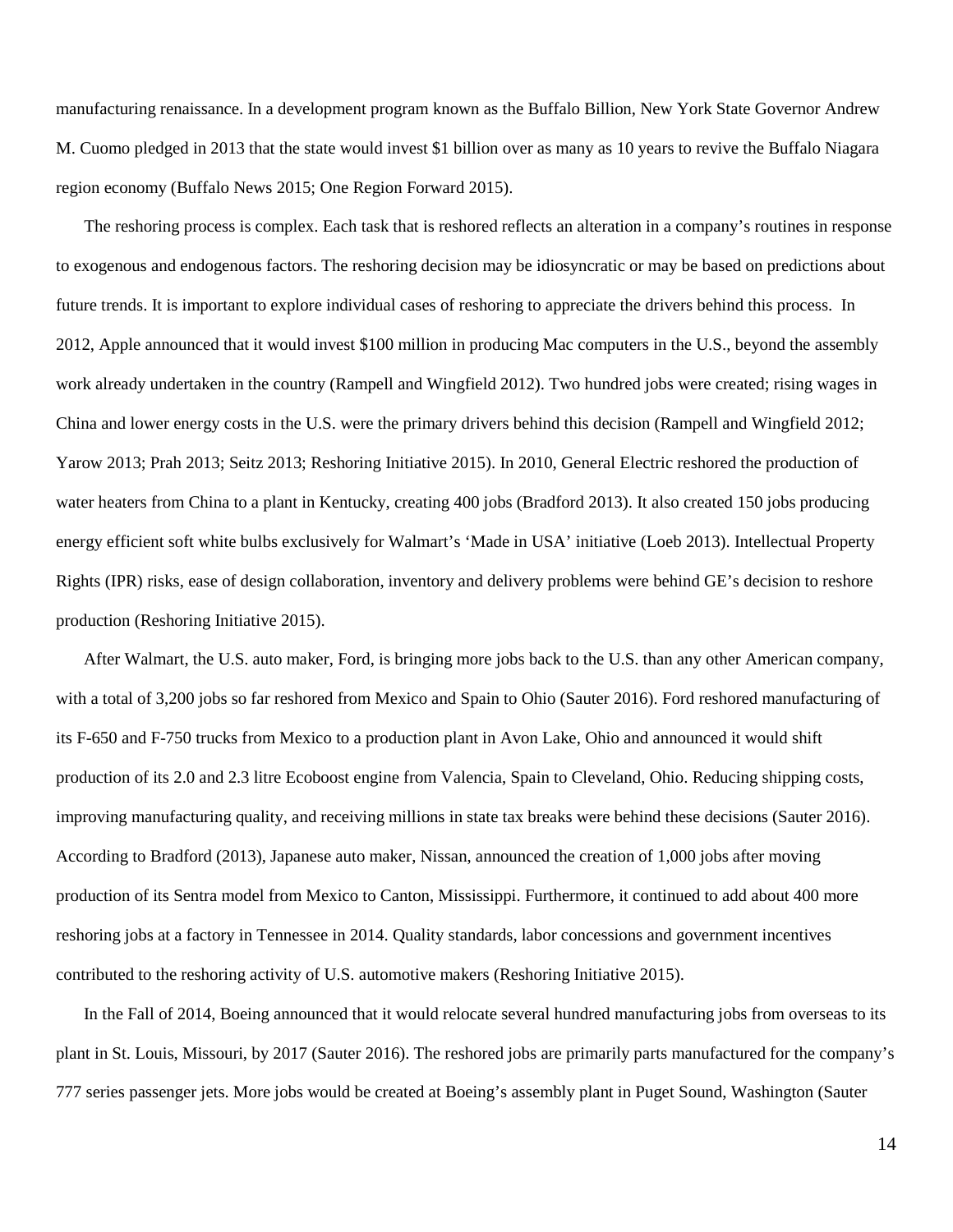2016). A power tools making company, DeWalt, reshored the production of power tool to Charlotte, North Carolina in 2013, creating 250 jobs (Elkins 2013). The image and customer's preference for 'Made-in-America' products were a dominant reason behind this reshoring (Elkins 2013).

NCR, an ATM-maker, has shifted its manufacturing from China, India, and Brazil to the U.S., creating 900 jobs (Reshoring Initiative 2015). The slow response from contract suppliers, especially lower tier suppliers, rising Chinese wages, proximity to customers and engineering contributed to this shift. Energid Technologies, a developer of advanced software and robotic systems for the aerospace, agriculture, manufacturing, transportation, defense, and medical industries reshored their operations from India to Cambridge, Massachusetts in 2014 (Jones 2014). This relocation made financial sense when all the costs of doing business were considered, i.e. proximity to customers, inventory size, working productivity and wages, tariffs and shipping (Jones 2014). Element Electronics, the only American-owned television manufacturer reshored production from China to Winnsboro, South Carolina in 2013 with an investment of \$7.5 million and the creation of 500 jobs over a five-year period (Crumbo 2013). Image/brand, patriotism, lower tariffs, freight cost, and improvement in customer responsiveness and production cost contributed to this decision (Crumbo 2013; Reshoring Initiative 2015). Farouk Systems, a manufacturer of hair irons, reshored the production of hand-held appliances from China to Houston, Texas, employing 1,200 workers to increase control over manufacturing and distribution (Aeppel 2009).

The return of apparel/textiles manufacturing to the U.S. has been noticeable over the last few years, although the number of reshored jobs is much smaller than those that have been offshored. Major designers, retailers, and smaller companies have reshored production from other countries, creating around 1,000 U.S. jobs (Davidson 2015). Brooks Brothers, designer and retailer of menswear, purchased a plant in Haverhill, MA in 2008 and reshored 70% of their production of suits, dress shirts, pants, and overcoats, from offshore locations. In March 2015, President Obama announced a commitment of nearly \$500 million in public-private investment to strengthen American manufacturing by investing in cutting-edge technologies through a new, textiles-focused manufacturing institute competition led by the Department of Defense, and by sharpening the capabilities of small manufacturers through manufacturing extension partnership competitions in 12 states (The White House 2015a).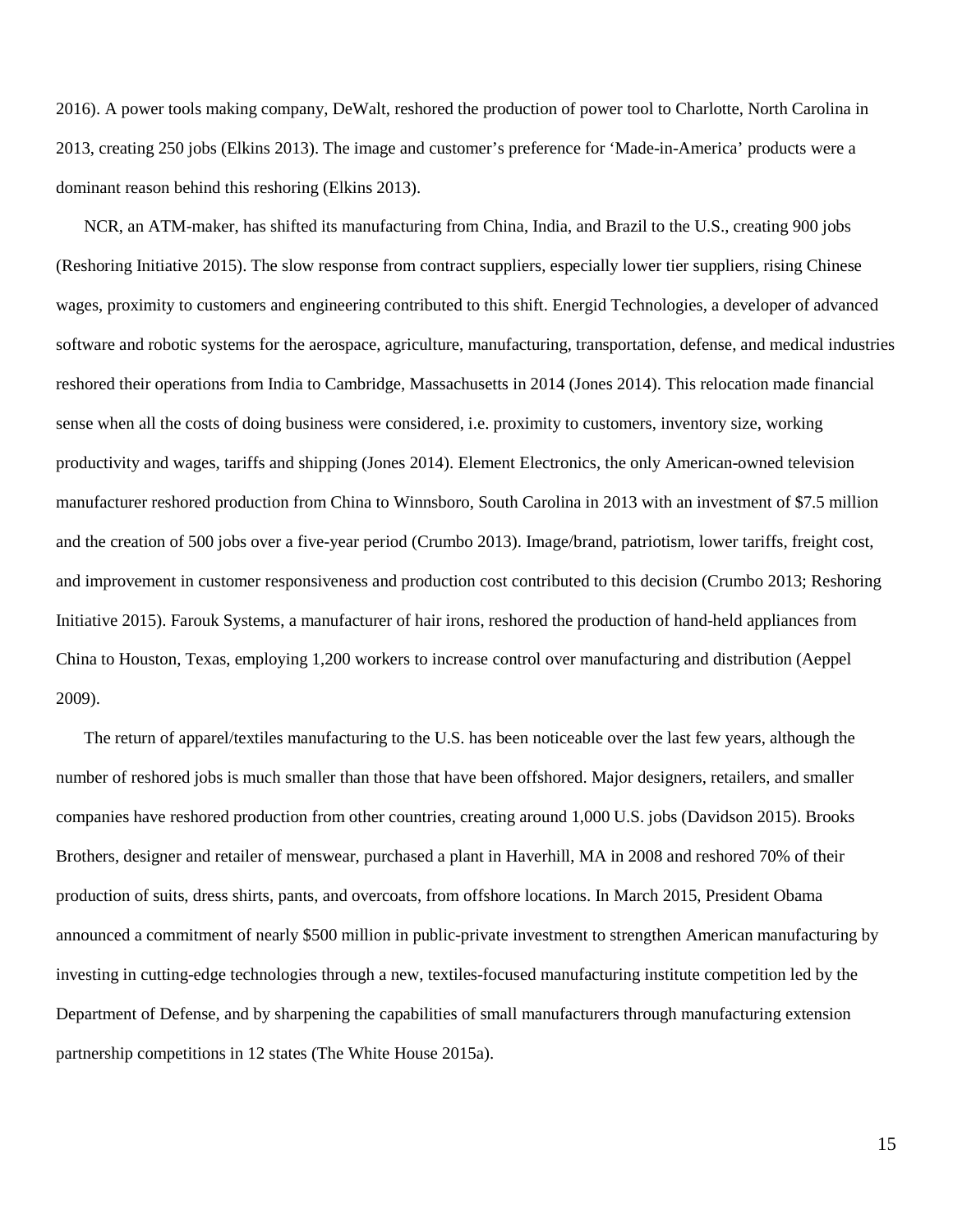There is always more than a single factor behind a reshoring decision. Two groups of factors can be identified, but nearly all reshoring decisions involve both types. On the one hand, there are quantitative factors related to TMC including energy, labor costs, shipping and automation. Some of these are included in Coe and Yeung's cost-capability ratio combined with financial discipline (2015), but the operational dimensions are largely ignored. On the other hand, there are more qualitative factors related to intellectual property right (IPR), quality, the changing nature of demand, place-based product identities and brand, closeness to market and patriotism. This is a complex set of qualitative drivers that needs to be incorporated into any dynamic theory of GVC/GPN. These two groups of factors highlight a balance between cost control or the tangible aspects of production with more intangible factors that are not directly related to production costs. Nevertheless, these intangible factors are important for marketing, product identity and placement and may directly affect turnover and profitability as they may be reflected in higher returns on investment. American companies benefit from access to a single integrated market and a political environment that has been encouraging reshoring through, for example, alternative energy sources and 'Made in the U.S.' campaigns. In the next section, we explore reshoring cases in the UK including a detailed breakdown of key drivers behind reshoring to the UK.

#### **Reshoring and the United Kingdom**

Manufacturing in the UK remains an important part of the economy, contributing 10% of gross value added in 2015 and 8% of employment in 2016 (Tyler 2017). The sector has received a renewed political focus since the recession of 2008, with the development of a core industrial strategy that supports the aim of rebalancing the economy through the growth of manufacturing. Reshoring has become a topic of interest for policy makers and the popular press, often citing a mix of high profile and smaller niche cases of production returning to the UK and has become more important with Brexit or the on-going negotiations regarding the exit of the UK from the European Union. Estimates of the impact of reshoring to date are small. UKTI estimate that 1,500 jobs have been reshored since 2011 (Prime Minister's Office 2014) while a recent survey of UK automotive manufacturers found that UK-supplied parts accounted for 44% of value in May 2017 compared to 36% in 2011. The absolute number of cars produced had increased by 38% implying that parts sourced locally had increased by 60% over the period 2011-2017 (Holweg et al, 2017). Surveys of manufacturing firms have attempted to quantify the number of firms experiencing or considering reshoring production to the UK. The EEF published results of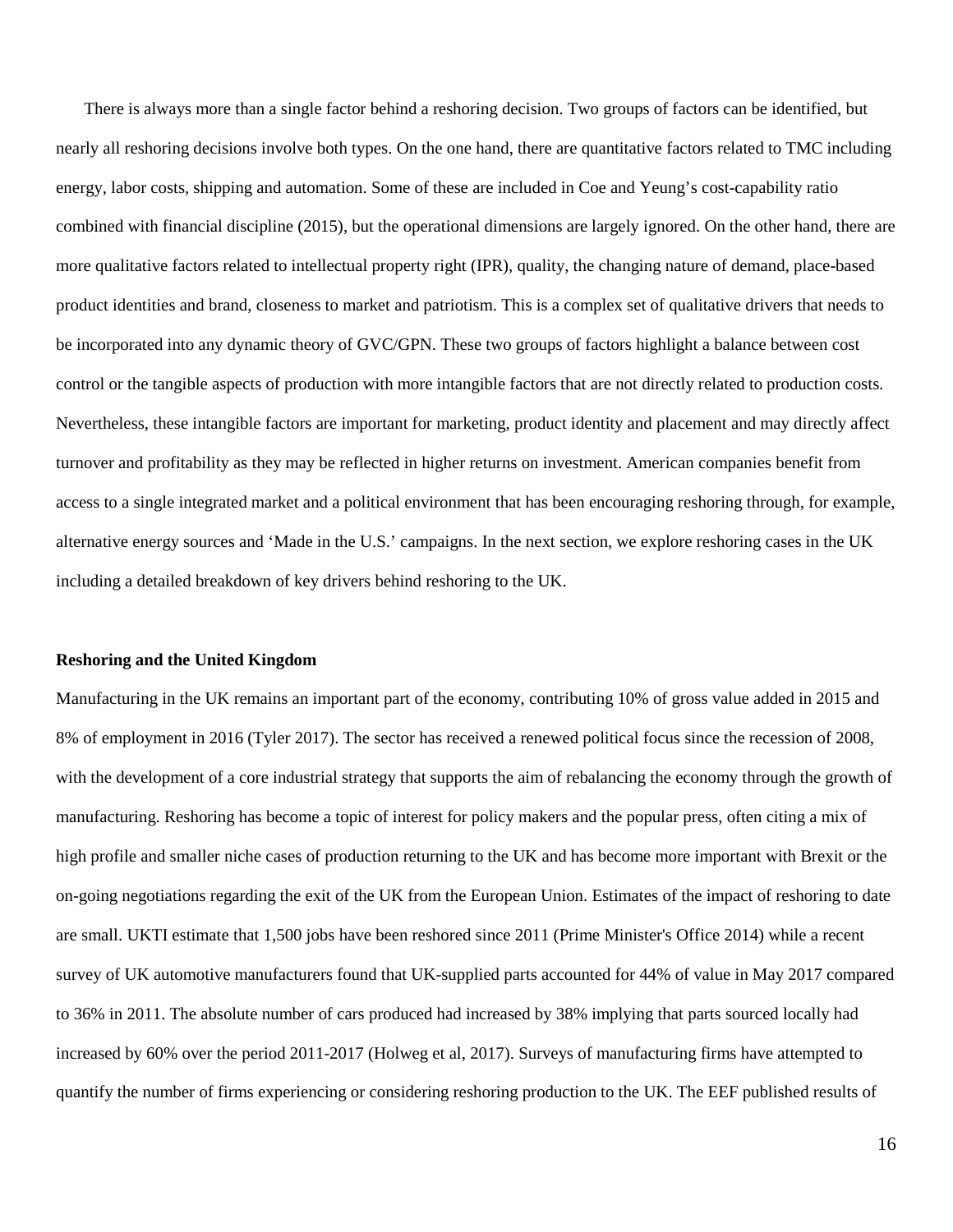their survey in the Backing Britain report, which identified that one in six firms had reshored production (in-house) and a further one in six firms had switched from an international to domestic supplier in the past three years (EEF/Squire Sanders 2014: 9). In a recent EY report (2015), the potential value of reshoring to the UK was estimated to be £15.3bn of GDP and 315,000 jobs (EY 2015:3).

These levels are relatively low in comparison to the ongoing UK off-shoring production trend, which was valued at £36bn, 1995-2011 (567,000 jobs) (EY, 2015:5). The Backing Britain report (EEF/Squire Sanders 2014: 8) identified an interesting relationship between the existing geography of a firm's production facilities and offshoring. On the one hand, the number of firms producing overseas between 2004 and 2013 has declined for firms that had between 0-24% of their production overseas. On the other hand, the number of firms increasing off-shoring activity grew for firms with a significant proportion of production located overseas  $(25\% +)$ .

The 2008 recession has been reported to be a catalyst for firms to reassess their supply chains (EEF/BDO 2009). Credit restrictions, reduced demand and working capital tied up in long lead times enhanced risk during the recession. A 2009 survey undertaken by the EEF/BDO first indicated a surge in reshoring manufacturing to the UK as part of a wider spatial reorganization and diversification of supply chains to reduce risks (EEF/BDO 2009). Innovation in supply chain management and strategy continues to be observed in industry surveys (KPMG 2013; EEF/Squire Sanders 2014). The UK, however, remains a key production location for domestic firms because of capabilities in the supply chain, access to the European market and stringent legal frameworks for intellectual property protection (EEF/BDO 2009).

Although there is evidence of reshoring from macro surveys and widespread anecdotal evidence, it is far more difficult to identify individual cases of reshoring activity to the UK. A formal databank has been established by government bodies across the devolved regions of the UK to collate this information: ReshoreUK (Prime Minister's Office 2014). This initiative has been created to support firms (small and large) considering reshoring activity to the UK by providing advice and collating known examples of reshoring (Gov.UK 2015). ReshoreUK currently cites only 13 instances of reshoring, including three cases of the repatriation of call centers and ten cases of the reshoring of production (in-house and contracted) to the UK. Due to its limited coverage, media searches and existing research data have been used to supplement the information provided at ReshoreUK to investigate the drivers and barriers of reshoring. The cases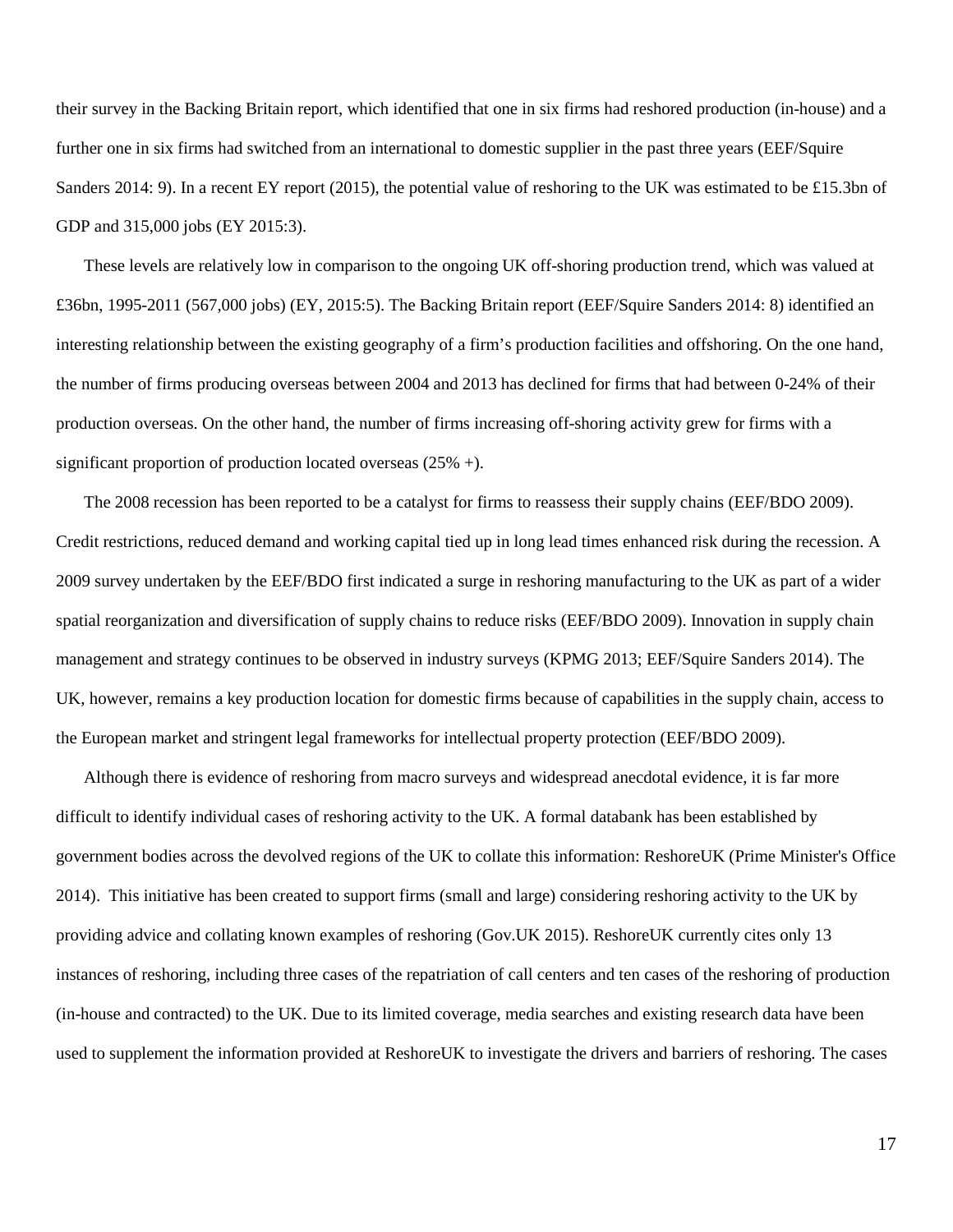listed in Table 4 below are those for which a profile of the reshoring activity can be constructed (location, contract relationship, impacts and drivers).

# **INSERT TABLE 4**

The reshoring cases highlight the diverse nature of reshoring activity in the UK, with products ranging from low cost decorations and paper cups to high value automotive components and textile products (Table 4) and this diversity reflects the complexity required to develop a more dynamic theory of global production. The cases are predominately about reshoring from China and the Far East (10/12 cases). Overall, the value of reshoring is relatively low in these cases in terms of employment, echoing results of the 2014 survey that found minimal employment increases associated with reshoring (EEF/Squire Sanders 2014). Investment in production infrastructure (sites and machinery) is associated with repatriation of production in-house, reflecting the expansion of facilities required to increase or develop production facilities in the UK. In other words, reshoring to the UK involves investment in machines rather than employing many workers.

The decision to reshore production tasks to the UK includes five of the six processes identified in Table 1: investment in on-shore production capability rather than offshore production; repatriation of in-house production; repatriation of offshored production to in-house; component sourcing via contract manufacturers; and temporary repatriation of component sourcing. Identifying the use of intermediary suppliers based in the UK to source production in low-cost regions is difficult. Both this form of reshoring and the shift between suppliers for dual sourced products adds complexity to the reshoring debate. These forms are often hidden in the ongoing reorganization and adjustment of value chains. These sourcing decisions are not simply a choice between home or foreign production but involve wider organizational decisions about diversification and risk management and multiple push and pull factors. The causal drivers behind reshoring back to the UK can be broadly grouped into cost or quantitative drivers and qualitative drivers including flexibility, market, risk and speed (see Table 5). These are explored in turn.

# **INSERT TABLE 5**

#### *Cost-based Drivers*

Rising costs in low-cost regions were the most commonly cited driver behind reshoring. Increasing labor rates, energy and transportation costs and associated costs for employment and movement of products have eroded the cost advantage of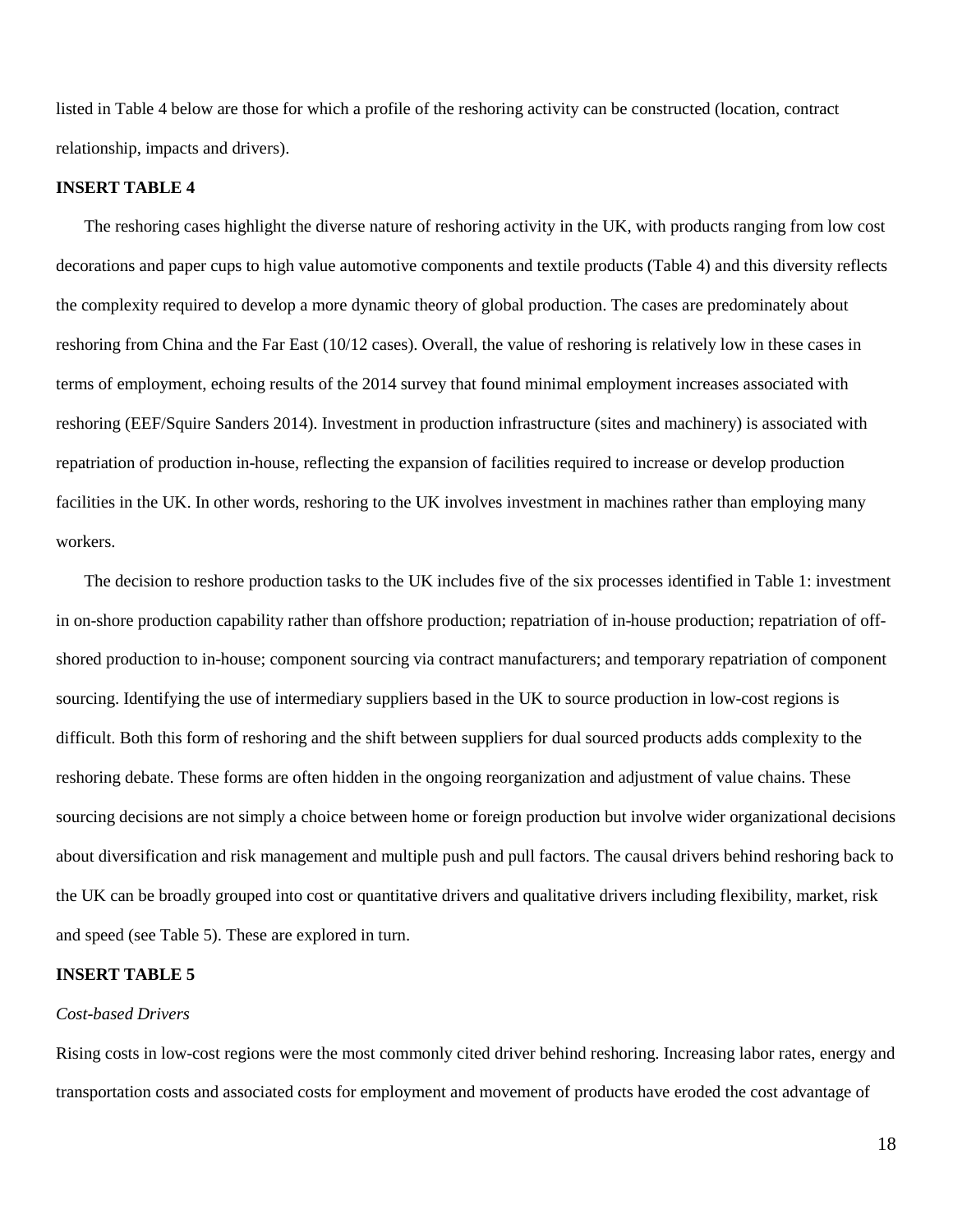some offshored production. In addition, productivity improvements through skills, automation or process innovations have further reduced the cost advantages of offshoring. However, in all cases there were additional push and pull factors behind the decision to repatriate production.

Vent-Axia, manufacturer of ventilation systems, reshored production of domestic fans in 2013 to the UK from China (Vent-Axia, 2014). Manufacturing in China remains considerably cheaper than in the UK but rising costs and supply chain logistics have reduced the advantages to be gained by offshoring. In addition, higher rates of productivity in the UK have further eroded TMC. The decision to bring production back to the UK was, however, part of a wider restructuring programme, including the acquisition of European-based companies by the parent company Volution (Vent-Axia 2014). The reshoring of the production line was seen as a part of this process by generating a strong supply base in the UK for future international expansion. Calderia UK Ltd. manufactures home textiles and is based in Liverpool. The company established a Chinese joint venture in 2004 (EEF/Squire Sanders 2014). Costs increased five times over eight years (Prime Minister's Office 2014), prompting the company to adjust their production strategy and reshore some production (higher value products) to their in-house UK production facility. The 'Made in Britain' brand has helped strengthen the position regarding the UK production for these products, although the company maintains a blend of far- and home-sourced production across product lines.

#### *Flexibility-based Drivers*

Flexibility in production to respond to customer demands and reduce inventory are significant drivers behind reshoring. The inherent difficulties in managing far-sourced production from long delivery cycles and economies of scale for orders reduce this flexibility. Capacity for local production illustrates a time dependent element behind sourcing decisions. Multiple sourcing is a common strategy for mitigating the risk of supply disruption, forced price rises and increased demand. The location of supply capacity is a critical factor. By retaining capacity close to the customer they are able to provide short lead times. The Pump Manufacturer is an example of this type of reshoring decision. The company launched a new product during 2009-10. The development work was undertaken in conjunction with a local supplier with the intention for them to provide production capability until it became cost effective to source the components from a Chinese manufacturer. Just prior to the transition the Chinese manufacturer was closed for IPR infringement on another customer's products. The customer re-located production to its existing UK-based supplier while it established a new Chinese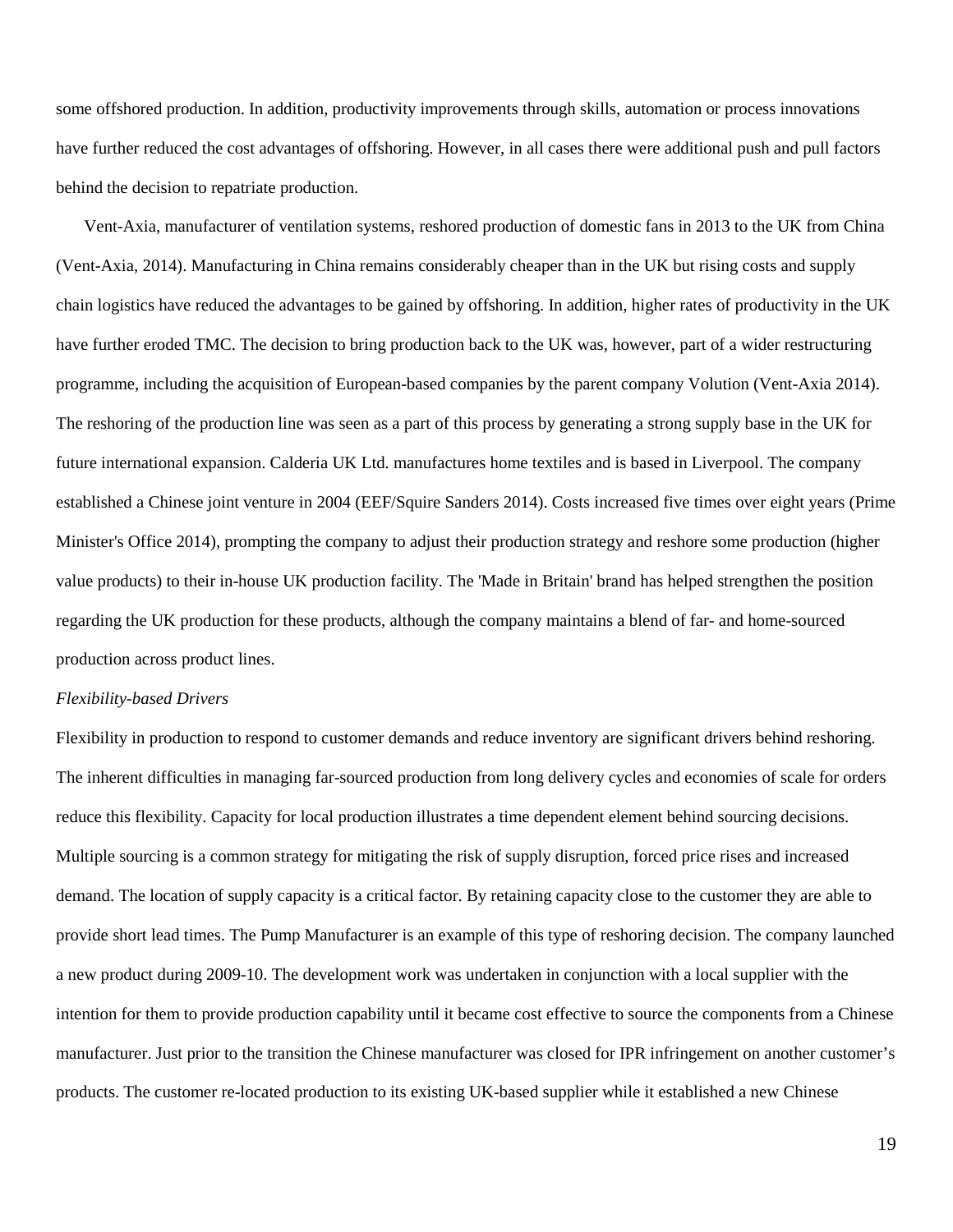manufacturing partner and developed procedures to protect against illegal copying. The IPR infringement was a particular problem as the firm had developed a new product. This was a temporary sourcing arrangement; the cost savings of manufacturing in China was around 30% compared to the UK, primarily because of relatively high labor content for this product and difficulties in mechanizing production.

### *Market-based Drivers*

Market-based drivers are pull factors and include access to markets and brand advantages for production in the UK. The expansion of on-shore production capability is a defensive form of reshoring, reducing imports and increasing exports. JCB, a construction equipment manufacturer, recently announced plans to extend production capacity in the UK (Gov.UK 2013), paralleling investments in overseas markets, notably Brazil (Stirling 2012). This investment includes developing the current Staffordshire site to expand current product lines and the reshoring of the manufacture of some tractor cabs. A well-publicized factor for this locational choice was a government announcement of plans to develop local infrastructure around the Staffordshire site (Gov.UK 2013). This will provide more efficient transfer of components between JCB sites and from local and international suppliers. In addition, the UK sites export 75% of their production and therefore an efficient route out of the UK is equally important. The reshoring of some production is part of a wider expansion strategy, for which a key part continues to be strategically located production capacity to meet current and future market demand.

A Heritage Carpet Manufacturer repatriated some of its production activities in 2012/3 following a loss of demand. The company has in-house production facilities in the UK, Europe and India and was investing in a Chinese facility. The company experienced a reduction in demand, commodity price rises and cash flow difficulties and was forced to restructure. The restructuring led to a focus on higher value products of stocked and bespoke carpets capitalizing on the UK brand. An investment plan was introduced and the planned production in China was reshored to the UK where advanced production technology provided opportunities for demand responsive and higher value manufacturing. The company retains production in the UK, Europe and India to provide a package of products that range from high-value bespoke manufacture to standard mass produced products. The production facilities are supported be a network of design offices in key markets around the world.

# *Risk-based Drivers*

Risk of theft of IPR, supply chain disruptions and inconsistent quality are significant drivers behind reshoring (Table 5).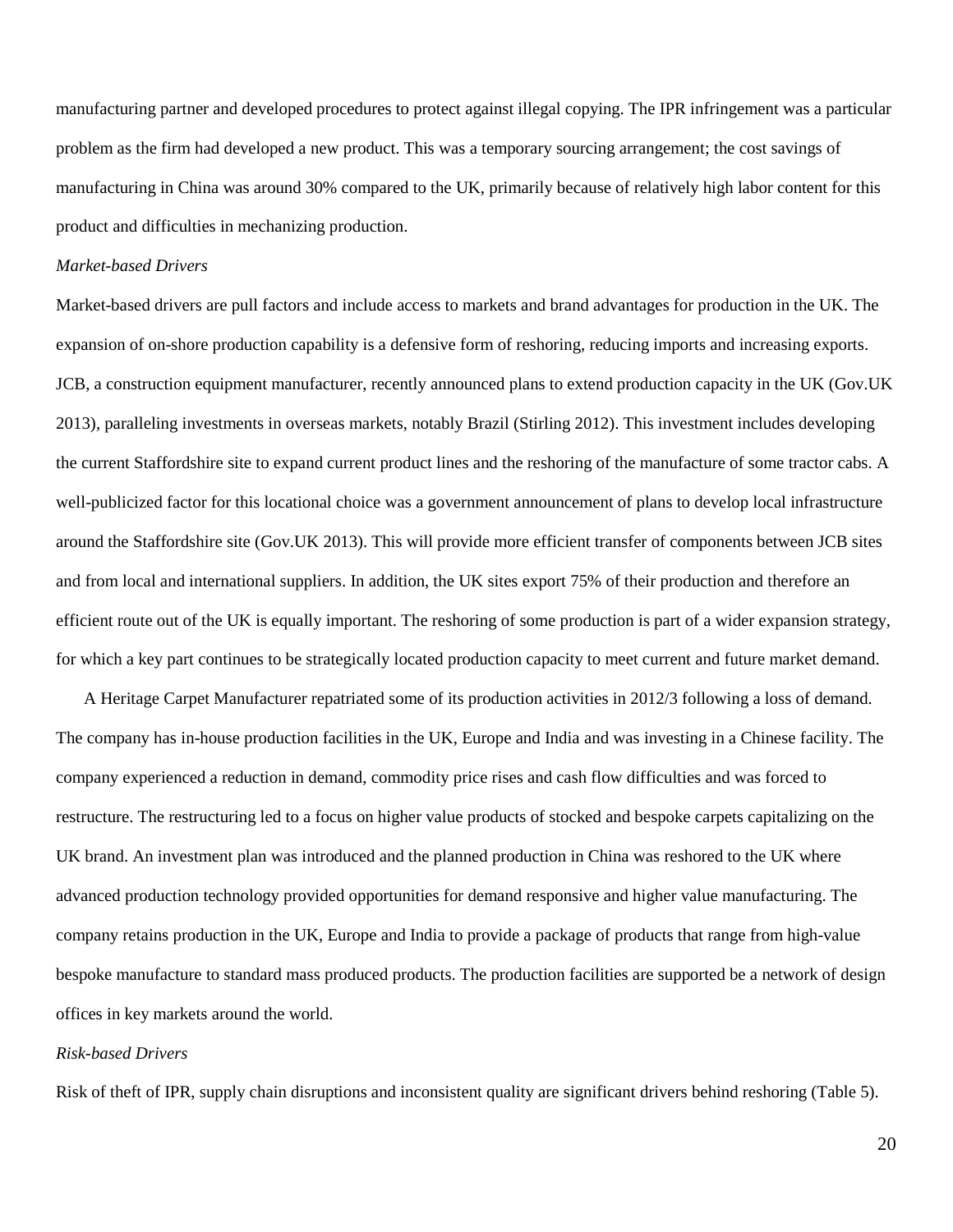Long supply chains have the potential for disruption to supply. The case of Hornby, a toy manufacturer, illustrates this. Hornby mass produce model railways, slot car racing and die-cast toys based on UK designs but production was offshored to India and China. There had been ongoing supply issues across Europe from the Chinese manufacturer. Quality was reduced after the company moved to another Chinese supplier and supply was disrupted. But in 2013, over 10% of the products ordered were not delivered, causing significant profit impact and disruption (Hornby PLC 2013: 7). The supply difficulties were centered on the production of high-end and new product lines, which ultimately prompted Hornby to reevaluate its sourcing decisions and to source these products from UK-based manufacturers. This coincided with a decision to restructure the business towards more customer-led product innovations and multi-channel distribution. The UK supplier also offered to develop these distribution channels, as well as secure production. Ultimately, the labor intensive products are still produced in China but now 60% of the Humbrol model and craft manufacturing and the new Airkit product line are manufactured in the UK (Hornby Hobbies 2012).

Swan Mill, manufacturers of paper tableware products and decorations, repatriated tinsel manufacture from the Far East in 2013. The company manufactures some of its products in Kent and has a UK importation hub in Wales for the offshored production. The company has primarily a UK market, for bespoke corporate tableware, but has grown international sales in recent years, which are served by Asian distributors. Following quality issues with the long distance transportation of tinsel, the company decided to invest in new machinery to manufacture the product in the UK. Mechanization provided cost savings and the overhead of the facilities in the UK are shared within the product portfolio that is manufactured there.

#### *Speed-based Drivers*

Speed of manufacture has become a significant advantage for manufacturers. Technology, product and process innovations and the co-location of design and manufacture can reduce the time needed to respond to changing market conditions and increase demand responsiveness. Several reshoring cases highlight how speed is a driver for reshoring activity to the UK.

The capacity to innovate in the production process is a key element of sustainable competitiveness. Laxtons, a manufacturer of high quality worsted yarn, repatriated all production activities from Europe in 2010 (Making it in Leeds 2013). After off-shoring production in 2001, the company decided to invest in cutting edge weave technology. By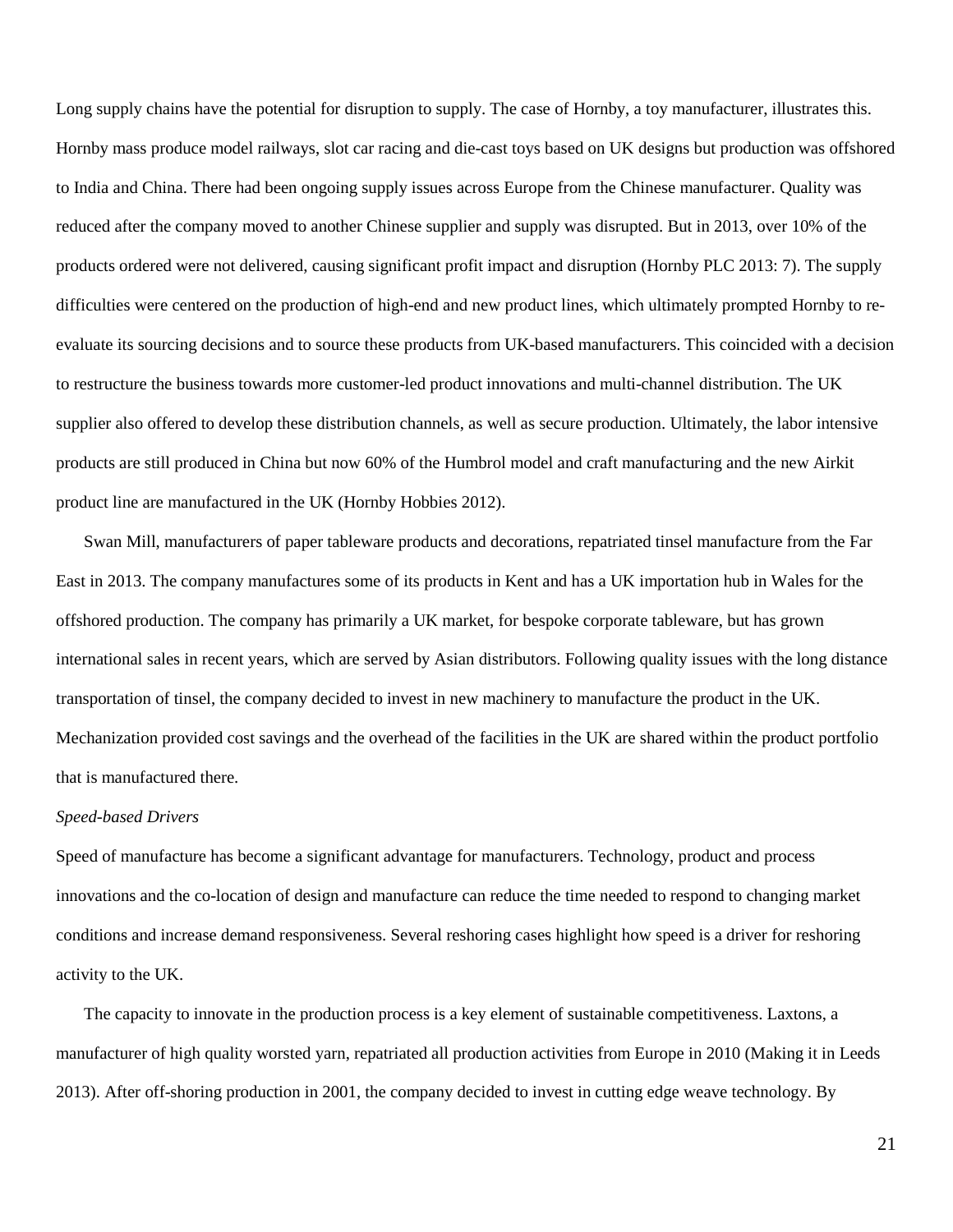manufacturing in the UK design and production activities could be undertaken at the same location. Critically, it allowed the firm to undertake short product test runs before large scale production, which was difficult with overseas production because of lead times and economies of scale for production and transportation. This allowed not only greater innovation in product and process, but provided the capacity to gradually scale up production (from test to batch to mass production), reflecting demand rather than meeting production quotas for economies of scale in shipping. In addition, the company reported a reduction in true fabric costs for a quality yarn of 15% (Making it in Leeds 2013).

Mass production of a low value product is possible in the UK. A low cost starter computer developed by a team of academics at the University of Cambridge as an educational device for primary school children has become popular with computer enthusiasts. Demand for the Raspberry Pi has been growing since its launch in 2011/2. This computer was originally manufactured in China by contract manufacturers since it could not be competitively sourced in the UK. The rapid rise in demand for the computer was difficult to meet with long distance supply; lag times on orders and delivery meant that demand could not be met. Investment in production techniques by Sony Manufacturing meant that a key part of the production process could be mechanized, reducing the product's labor content. As a result, manufacturing was repatriated to Sony's UK facility and Raspberry Pi's are completely manufactured in the UK for a price of £25-35 at 30,000 units a week (Partridge 2011). By locating production to this facility production can be increased rapidly to meet demand and delivery times were reduced.

The Paper Cup Company has undertaken a gradual process of reshoring production from its Chinese facility to its UK faculty since 2012 (Prime Minister's Office 2014: map, The Paper Cup Company icon). The company was founded in 2005 and subsequently established production facilities in China in 2007 to manufacture a range of paper cups. Although the product is relatively low cost, the drivers for reshoring the activity to the UK were not based on eroding cost savings. By manufacturing in the UK using new machinery the company was able to offer an additional service to the market based on the extremely fast production of bespoke designs (72 hour total turnaround time). Technology has been critical in opening up production routes in the UK. The company is planning to use 3D printers to produce products in the UK rather than off-shore production after the prototyping. Product and process innovations have enabled production to be outsourced to local UK suppliers which have the capabilities to undertake this form of manufacture.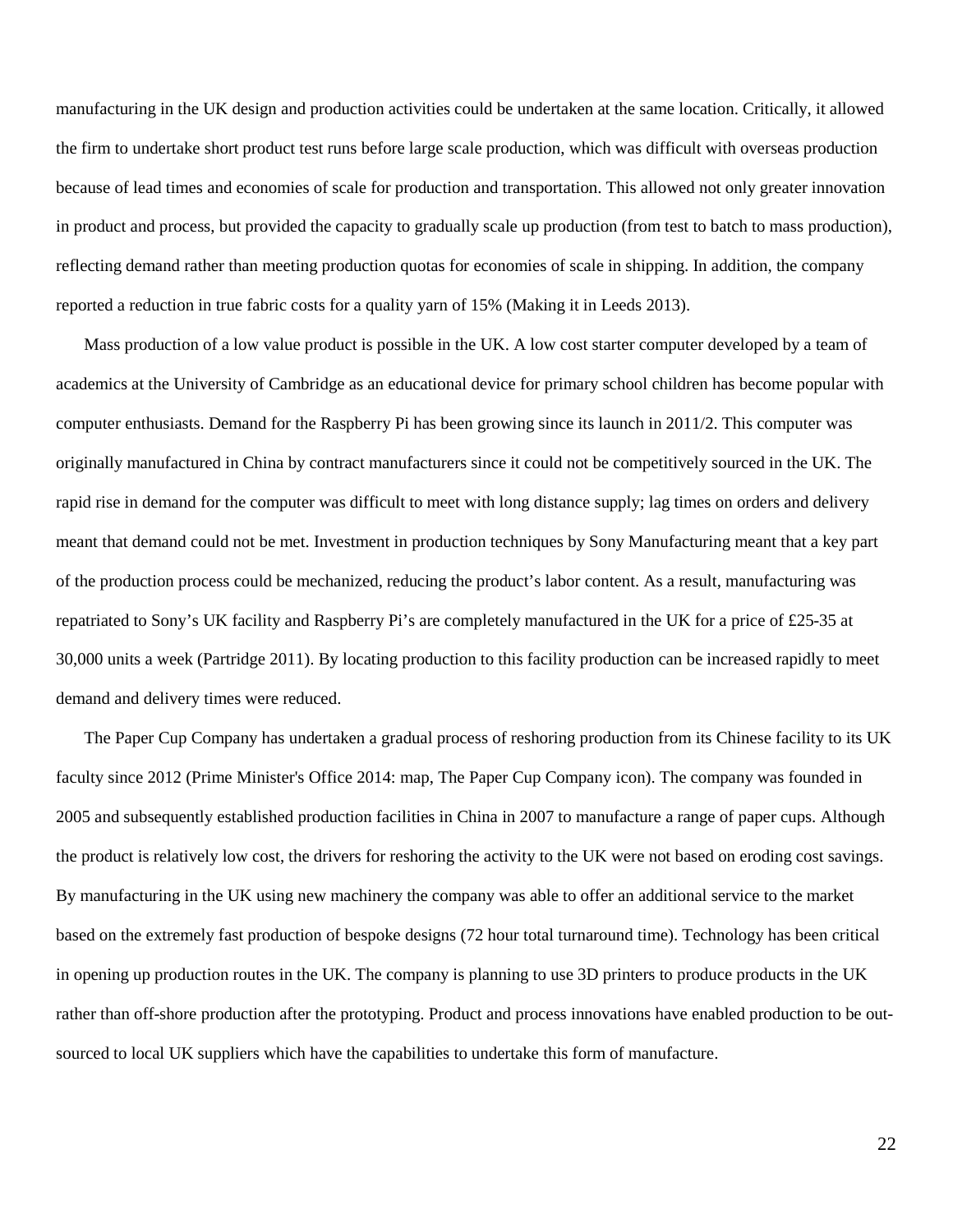# **Conclusion**

As an initial contribution towards understanding the dynamics of the evolving geographies of global production, this article explored the repatriation or reshoring of manufacturing to the U.S. and UK to identify quantitative and qualitative endogenous and exogenous causal factors shaping the competitive dynamics of global production. Reshoring highlights the importance of understanding the causal drivers and dynamics behind GVC/GPN, and perhaps more importantly draws attention to the need to develop a more 'operations' focused account of global production. It also highlights that GVC/GPN have within them bi-directionality that is the result of perceived or actual alterations in the causal drivers behind previous investment decisions. A theoretical mapping or framing of firm-level decision-making is required that emphasizes that global production is the outcome of an accumulation of many incremental micro and macro decisions made by individuals, firms and governments. This accumulation includes the decisions that determine the sub-division of tasks and their geographies that lie about a production process. This reflects an on-going evolution of a spatial division of labor, but also a balance between variable and fixed costs or between labor and machines and artificial intelligence. This reflects our definition of firms as in a continual process of becoming but in a context of bounded rationality; firms are simultaneously social, political, cultural and economic entities.

This article is the outcome of a process of theoretical mapping and empirical analysis resulting in both a critique of the existing literature on the dynamics of global production, but also the identification of additional or alternative drivers that contribute to the evolving geographies of global production. These include a focus on semi-rational, sometimes idiosyncratic, incremental decision-making processes with outcomes that represent negotiated trade-offs and also an appreciation of the role tangible and intangibles play in the evolution of global production. Theoretically, global production can be considered as the outcome of an optimizing cost-capability ratio that responds to market imperatives and financial discipline. In reality, it is a much more messy sub-optimal process in which accountancy tools, including TMC analysis, have been developed to inform decisions, but intangibles, including non-cost related factors, play an increasingly important role in shaping the evolving geography of global production. These factors include quality, speed or lead times and closeness to market, government policy and political interpretations that shape firm behavior.

All this suggests that understanding the evolving geography of global production is a complex task. There are two sides to this task. On the one side, is the attempt by Coe and Yeung (2015) and Ponte and Sturgeon (2014) to develop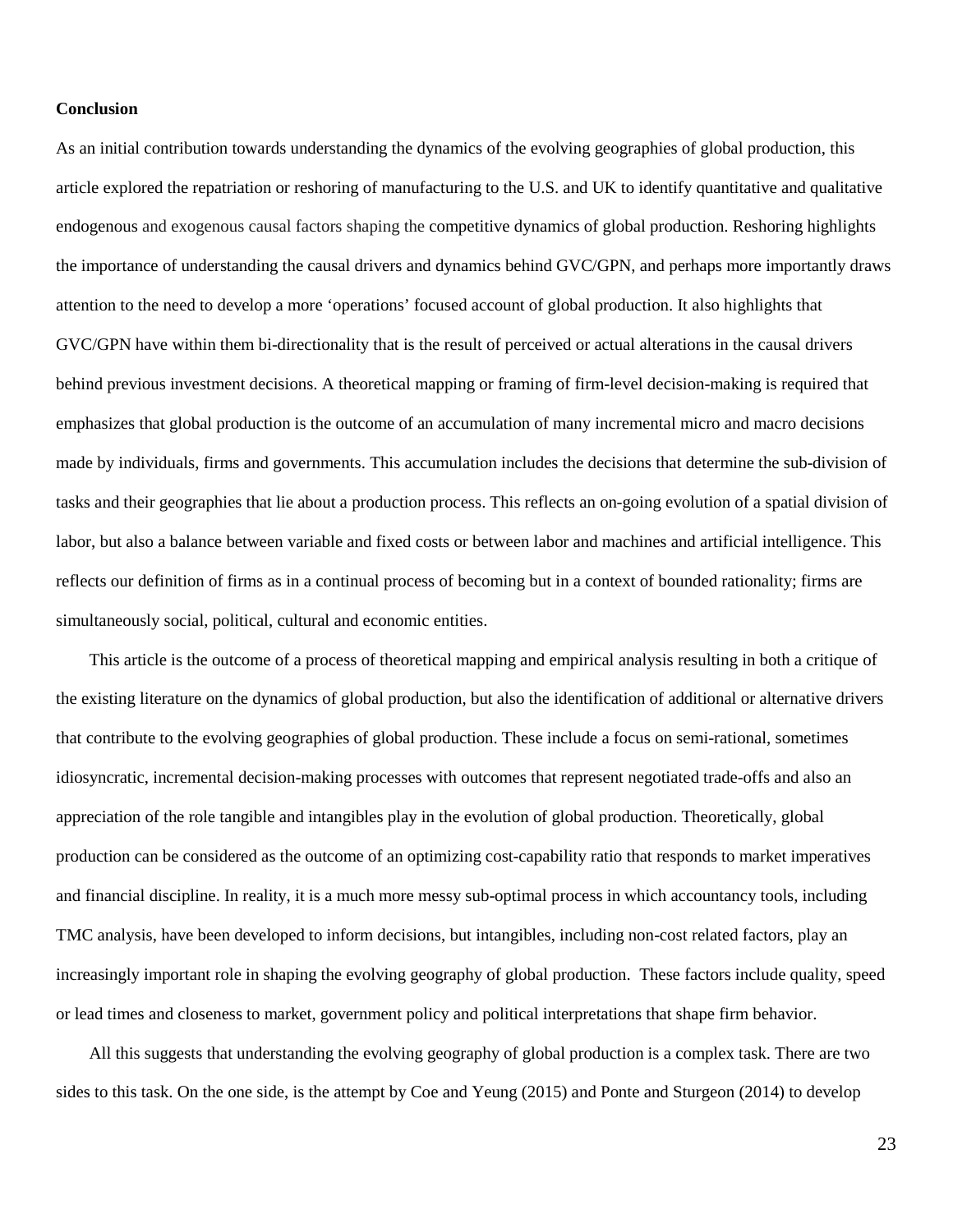theory or a conceptual framework for exploring the geography of production. On the other side, ". . .is vast quantities of empirical work on particular chains and the experience of particular firms and regions in them, and relatively little theoretical work attempting to account for these findings in a systematic and integrated way" (Yeung and Coe, 2015: 31). There is a major problem here. At the moment, GPN 2.0 does not assist in understanding the dynamics of reshoring. There are too many drivers and processes behind reshoring that are not included in this proto dynamic theory. This is surprising as reshoring is an example of a core dynamic process that reflects a reversal of an earlier offshoring decision. This reversal makes the study of reshoring important for shaping theoretical development; reshoring decisions are the outcome of very different drivers compared to the decision to offshore.

Our approach has been informed by the conceptual work on GVC and GPN, but our project is more than the analysis of a particular chain or region, but the analysis of many different sectors and firm-level decisions. From this, there are four important points to consider. First, we agree with Sturgeon's (2009) call for modular theory-building to conceptualize the complexity of the geography of global/local production and for understanding functional integration. Nevertheless, it is important to develop less partial theory. Second, the GVC/GPN conceptual framework must engage in a discussion with the literature on operations and reshoring. This includes an appreciation of operational tasks and the drivers behind their geography. This is an issue of scale or the object of study. Our analysis of reshoring, highlights the importance of understanding the geography of tasks and associated routines with a task producing an output that might be a component or service or a completed product/service for end-consumption. The GVC/GPN analysis emphasizes firm-level decisionmaking, interfirm control and intrafirm coordination (Yeung and Coe, 2015; Ponte and Sturgeon, 2014) and neglects to explore the geography of tasks and routines that are some of the fundamental buildings blocks of production processes. Third, a dynamic theory of global production must include an appreciation of quantitative as well as qualitative drivers. The existing theory is strong on quantitative 'rational' drivers, but weak on qualitative drivers including flexibility, nearness to market, place-based product associations and risks related to IPR. Fourth, the GVC/GPN literature needs to engage with the practices, processes and routines developed by firms to manage, evaluate and co-ordinate their operations. This includes an appreciation of the application and impact of TMC analysis on the evolving geography of production combined with more non-price based qualitative factors.

24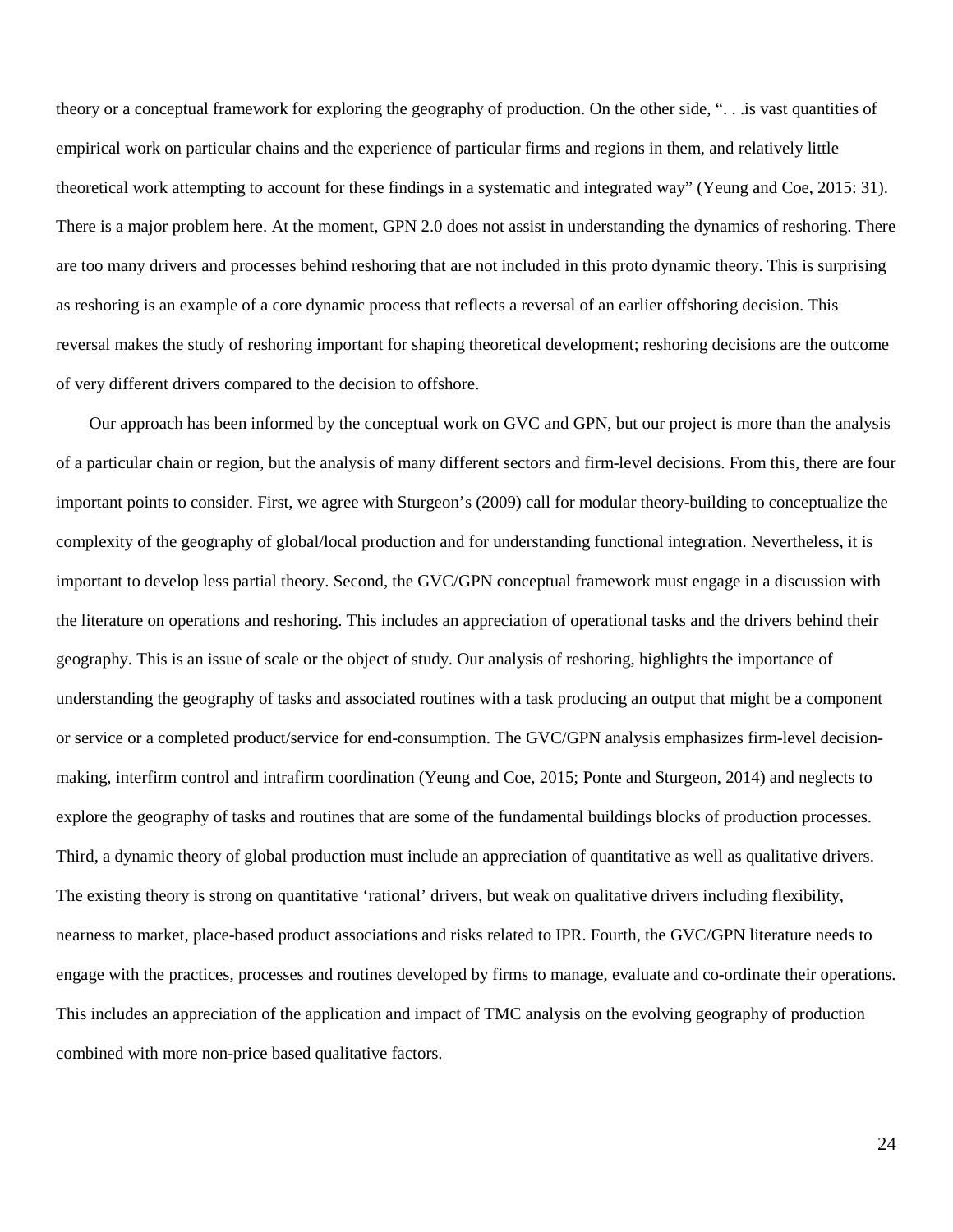Further research needs to identify the tasks and related outcomes that have been reshored by firms and relate these to the offshored tasks. A reshored task might be very different from that which was offshored and the outcomes might also be different. These qualitative differences matter, but are difficult to identify. Reshoring has captured the attention of academics, policy makers, and professionals, but it requires cautious examination. In the U.S., Donald Trump's presidency underscores a strong public sentiment behind a causal relationship between reshoring and job creation. Despite increasing evidence of reshoring in both countries (more pronounced in the U.S. than in the UK), it still represents a fraction of companies that have offshored or invested abroad. The evidence suggests that the U.S. has become a more attractive location for manufacturing companies when a rigorous TMC analysis is undertaken compared to some offshore locations. The U.S. has a production-cost advantage in many industries over much of Europe, largely because of wage increases in Europe when adjusted for productivity (Sirkin *et al*. 2012). For example, U.S. productivity-adjusted wages are estimated to be only 67% of German wages in 2015 (Sirkin *et al*. 2012). Furthermore, labor costs in the U.S. have risen less than those in China and their European counterparts over the last 15 years. The U.S. has the advantages of a large domestic market combined with the shale gas revolution which are strong pull factors for manufacturing firms. In comparison, the UK is facing energy supply problems (Mulhall & Bryson 2013), as well an uncertainty about continued access to the European Single Market. Barriers to reshoring include the availability of skilled labor, rising energy costs, land use planning and environmental regulations, rising demands in foreign markets; and the need for diversification and risk minimization by TNCs.

The empirical detail of the U.S. and UK cases has enabled a richer understanding of operational activity and the causal drivers behind the dynamics of GVC/GPN. Reshoring processes include a spectrum of activities ranging from temporary repatriation of component sourcing, to repatriation of off-shored production, to in-house facilities, to repatriation of in-house production, and to investment in on-shore production capability. These result in different types of reshoring involving alterations in the geography and temporality of global commodity chains. Although reshoring activity occurs across sectors and technological levels, it is sector dependent. It is more pronounced in sectors that are *consumer driven*, where *rapid delivery and response time, customization, quality, and production flexibility are critical*. These sectors include electrical equipment, appliances, and components; transportation equipment; computer/electronic products; machinery; and apparel/textiles. As a result, low-cost locations such as China, India, and Mexico are no longer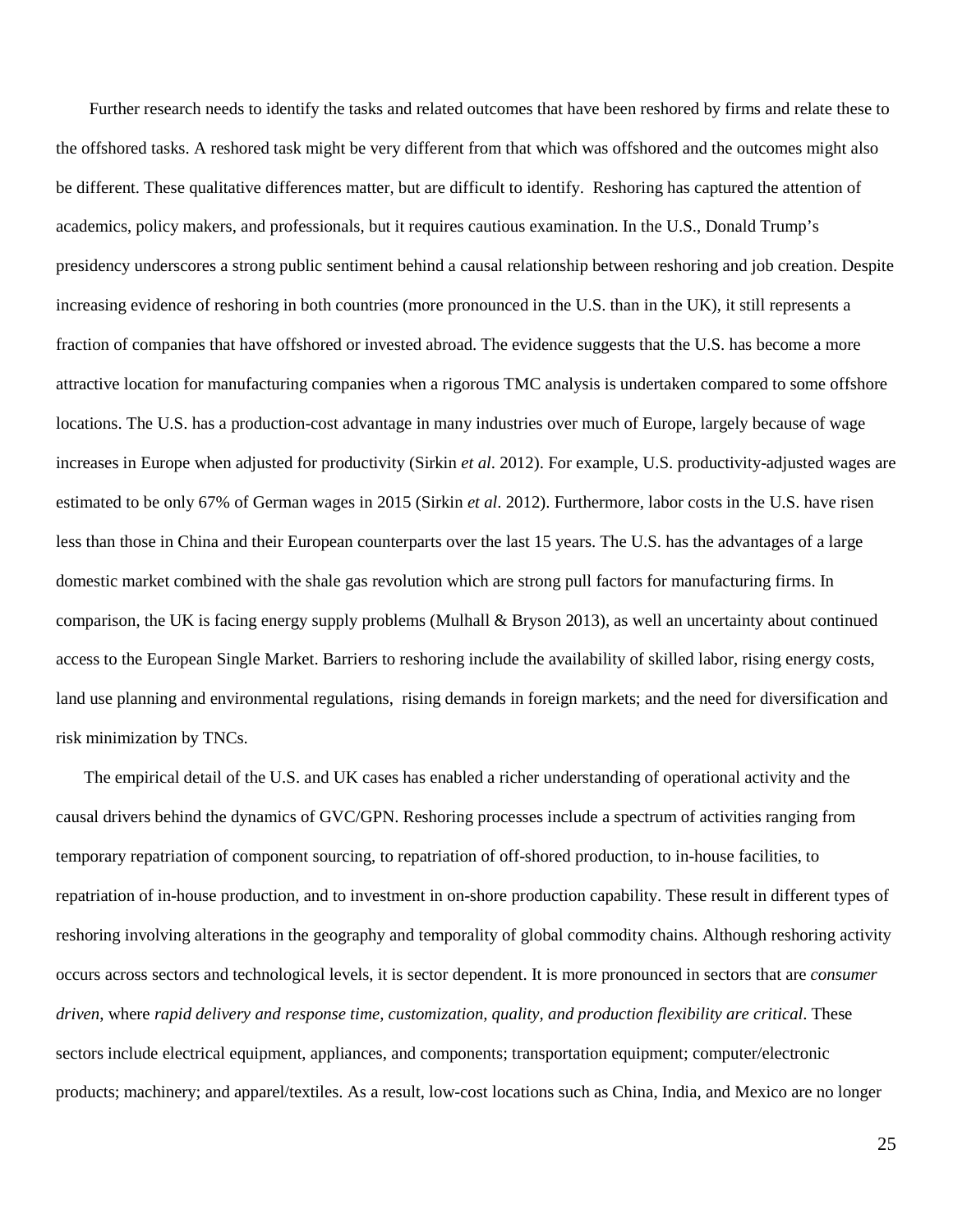offering the same cost savings. From a push factor perspective, rising labor cost, currency variation, longer lead times, quality, warranty, and intellectual property issues have contributed to U.S. and UK reshoring. Energy costs can be observed as both push and pull forces. Rising energy costs in low-cost countries such as China and India compared to decreasing energy costs (coal, natural gas) and alternative energy (biofuel, fracking) in the U.S. and less secure energy for production in the UK have contributed to reshoring. A skilled and flexible workforce, coupled with government incentives, production flexibility, increasing automation, image/brand sensitivity, and proximity to customers serve as enticing forces for reshoring firms/companies to increase FDI in the U.S. by European, Canadian and Asian firms. Corporate image/brand can be observed through the lens of corporate social responsibility, which includes community contributions, environmental consciousness and human rights protection. These have increasingly played a role in driving reshoring. An increase in patriotism or nationalism is an important driver behind the rejuvenation and regeneration of American and British manufacturing but with a focus on employment.

China has been an important location for offshoring and outsourcing compared to other low-cost countries such as Mexico and India. However, the saving margin has been reduced in these low-cost countries, particularly in China and India, making them less desirable production locations. The savings from reshoring are greater for U.S. compared to European firms. An analysis on a productivity-adjusted basis identified that in 2010 an average U.S. worker was around 35% cheaper per hour compared to an average Western European worker (Sirkin *et al*. 2012). In other words, from a TMC perspective China's location as a core country for offshoring production has been challenged. The southern U.S. states, such as South Carolina, Texas and Kentucky continue to be the most important reshoring and business investment destinations because of their flexible and productive workforce, low-cost real estate and overall operating costs, as well as local and federal incentives. Aggressive manufacturing policies such as those in the U.S., coupled with current favorable drivers, will continue to facilitate U.S. and UK reshoring.

Different types of reshoring have been occurring in developed countries such as the U.S. and UK. It is expected that these processes will continue as long as there are strong institutional and market support systems in place. It is important, though, not to underestimate Chinese competitiveness, as their existing manufacturing base and aggressive government policies will work to offset some of the barriers to continued offshoring to China. Manufacturing of labor-intensive goods will continue to occur in low-cost countries such as China, India, Vietnam and Cambodia. The temporal nature of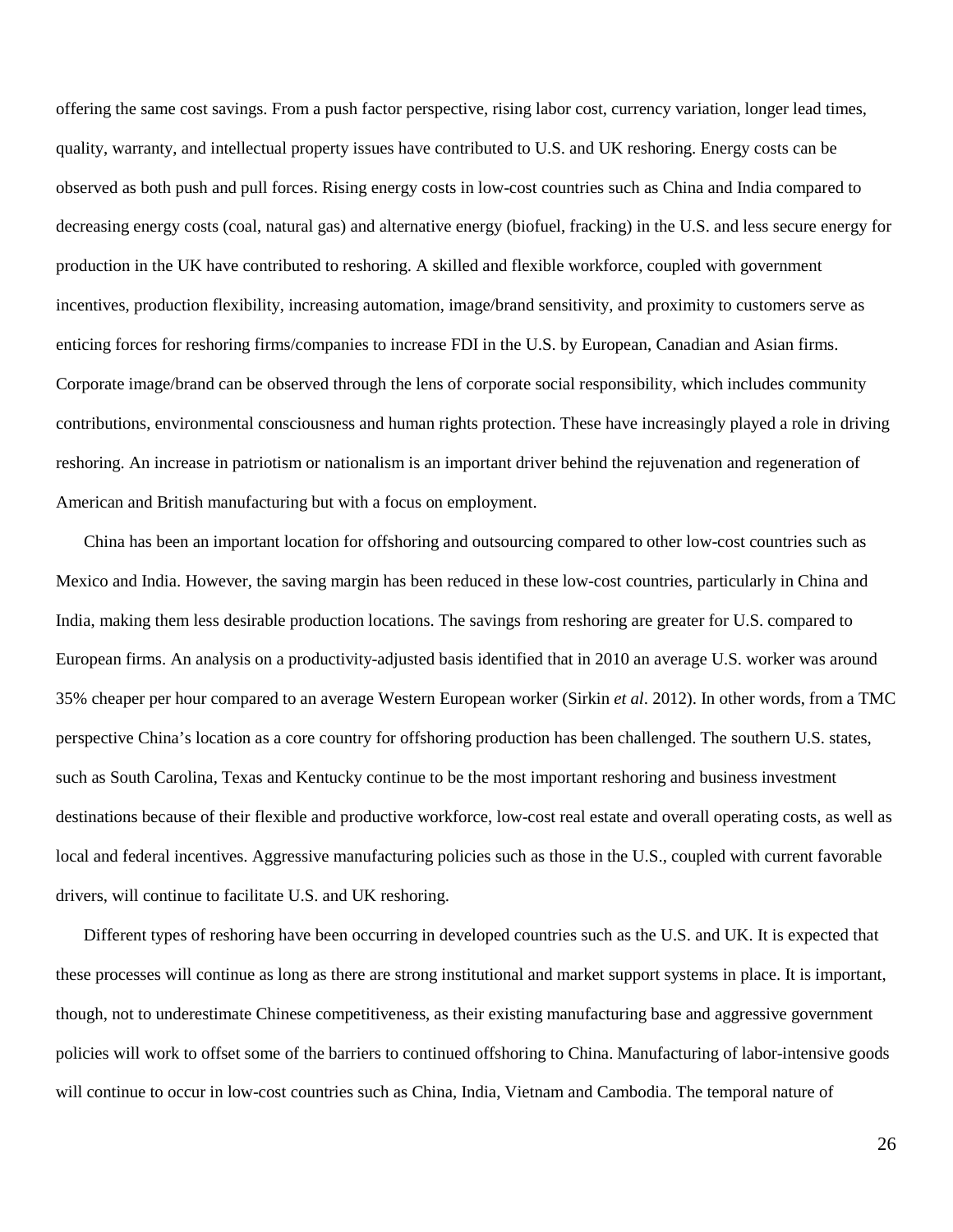sourcing decisions makes decisions about reshoring complex. Whereas investment in hierarchal governance structures create visible and relatively stable decisions, market and network governance structures hide the complexity of sourcing arrangements that may involve different forms of long- and short-term repatriation of production.

This paper conceptually and empirically examines reshoring processes based on evidence from the U.S. and UK. These processes include pre-shoring and reshoring activities. However, a detailed follow-up study is needed to further quantify the reshoring phenomenon. For example, what percentage of firms have reshored compared to offshored? How many of those offshored have reshored? In what ways do production systems and products alter as a task is reshored? Future research is needed to understand the impact reshoring has on local economies. What happens after companies have reshored - post-reshoring? What are the contributing factors to the success or failure of reshored firms? From a broader perspective, a global study of reshoring, including both developed and developing market economies would identify firm strategies and the changing causal drivers behind the evolving geographies of national and global production. This would advance GVC/GPN-related theory building by acknowledging the heterogeneity of firm-level behavior observed in the field. Furthermore, it is always worth remembering that the economy, firms and consumers are in a continual process of becoming; GVC/GPN-related theory must be adaptable and flexible as it responds to fundamental alterations in the drivers that lie behind the evolving micro, meso and macro geography of production.

### **Acknowledgements:**

We are grateful to Barney Warf for handling the editorial review of this article and for his guidance on the four rounds of revisions. The constructive comments from the three anonymous reviewers on different drafts of this article were most welcome as they challenged us to refine and develop our argument. Useful feedback on earlier versions of this article was received at the *4th Global Conference on Economic Geography*, Oxford (19-22 August 2015), and at the *Annual Meeting of the Association of American Geographers*, San Francisco (31 March, 2016). The authors would like to thank Chloe Billing for constructive comments. The research was undertaken with funding from the *Economic and Social Science Research Council* (ESRC) to run a workshop on reshoring at the Festival of Social Science (Birmingham, 5 November, 2014) that brought together firms to explore this topic and by the *IAS*, University of Birmingham, funded project '*Regeneration Economies: Transforming People, Place and Production*'.

# **References**

Aeppel, T. 2009. Coming Home: Appliance Maker Drops China to Produce in Texas. *Wallstreet Journal*, August 24,

2009.

Bluestone, B. and Harrison, B. 1982. *The Deindustrialisation of America*, Basic Books: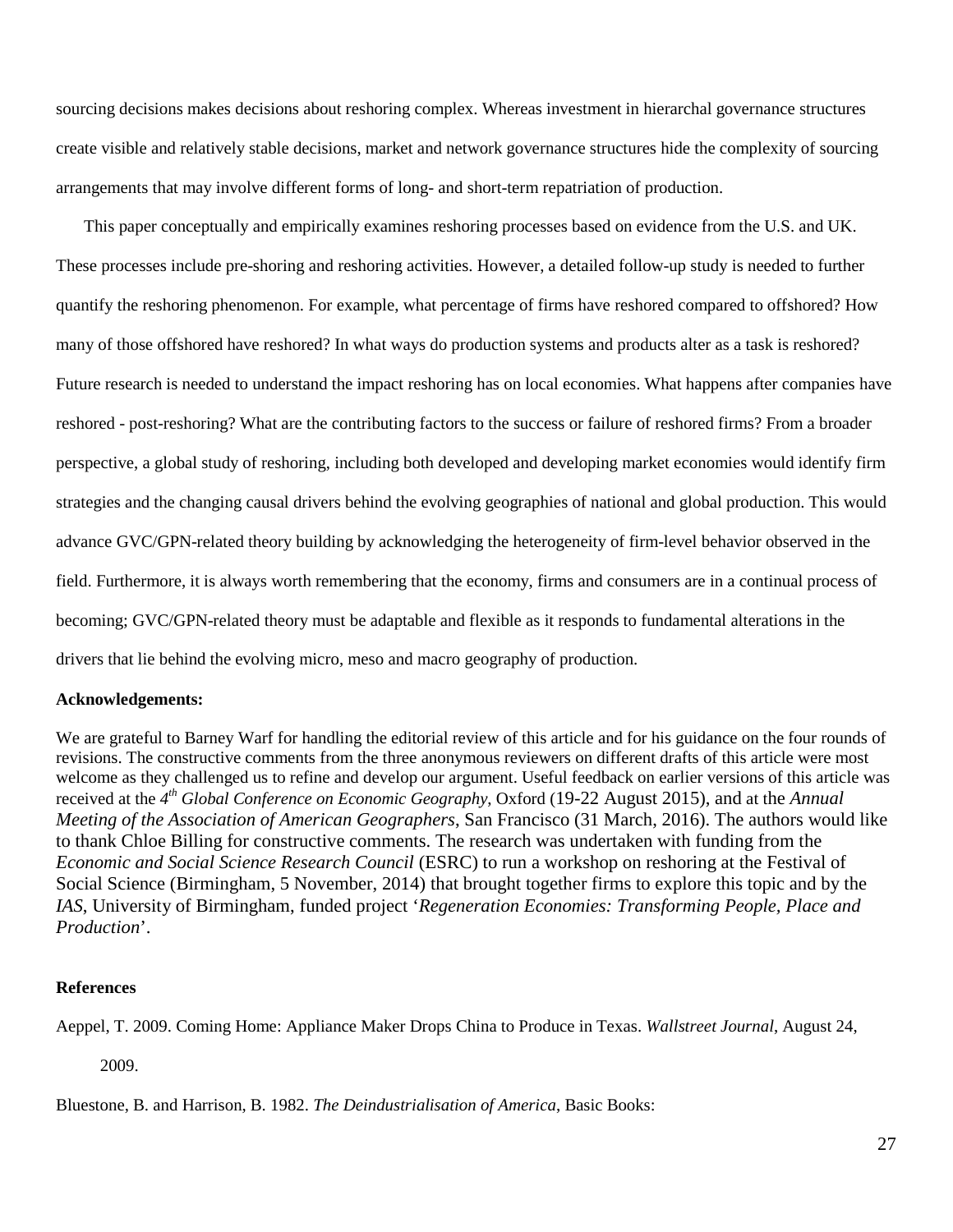- Boschma, R. and Martin, R. (Eds). 2010. *The Handbook of Evolutionary Economic Geography*, Edward Elgar: Cheltenham
- Bradford, H. 2013. 11 American companies that brought jobs back home. *Huffingtonpost*, May 31, 2013. Access via: [http://www.huffingtonpost.com/2013/05/31/companies-us-jobs-reshoring\\_n\\_3340278.html](http://www.huffingtonpost.com/2013/05/31/companies-us-jobs-reshoring_n_3340278.html)
- Bryson, J.R. 2007. The 'Second' Global Shift: The Offshoring or Global Sourcing of Corporate Services and the Rise of Distanciated Emotional Labour. *Geografiska Annaler* 89B, pp. 31–43.
- Bryson, J.R., Clark, J., and Mulhall, R. 2013. *The competitiveness and evolving geography of British manufacturing: where is manufacturing tied locally and how might this change? Foresight*, Government Office for Science.
- Bryson, J.R., Clark, J., and Vanchan, V. 2015 *Handbook of Manufacturing Industries in the World Economy*. Edward Elgar Publishing, UK.
- Bryson. J.R. and Ronayne, M. 2014. Manufacturing Carpets and Technical Textiles:

Routines, Resources, Capabilities, Adaptation, Innovation and the evolution of the British Textile Industry, *Cambridge Journal of Regions, Society and Economy*, 7: 471-488

Bryson, J.R. and Rusten, G. 2011. *Design Economies and the Changing World Economy*. Routledge: London

BT. 2015. 'BT promises to bring back customer service to UK contact centres', available at:

[http://home.bt.com/news/bt-life/bt-promises-to-bring-back-customer-service-to-uk-contact-centres-](http://home.bt.com/news/bt-life/bt-promises-to-bring-back-customer-service-to-uk-contact-centres-11364005181931)

[11364005181931,](http://home.bt.com/news/bt-life/bt-promises-to-bring-back-customer-service-to-uk-contact-centres-11364005181931) accessed 16 February 2016

- Buffalo News. 2015. Your guide to Buffalo Billions. Available at [http://www.buffalonews.com/business/prospectus/your](http://www.buffalonews.com/business/prospectus/your-guide-to-the-buffalo-billion-20140126)[guide-to-the-buffalo-billion-20140126](http://www.buffalonews.com/business/prospectus/your-guide-to-the-buffalo-billion-20140126)
- Coe, N.M., Hess, M., Yeung, H.W.C., Dicken, P., and Henderson, J. 2004. "Globalizing" regional development: A global production networks perspective. *Transactions of the Institute of British Geographers* 29: 468-84
- Coe, N.M. and Yeung, H.WC. 2015. *Global Production Networks: theorizing economic development in an interconnected world*. Oxford University Press, Oxford, UK.

Cohen, S. and Zysman, J. 1987. *Manufacturing Matters: The Myth of the Post-Industrial Economy,* London: Basic Books.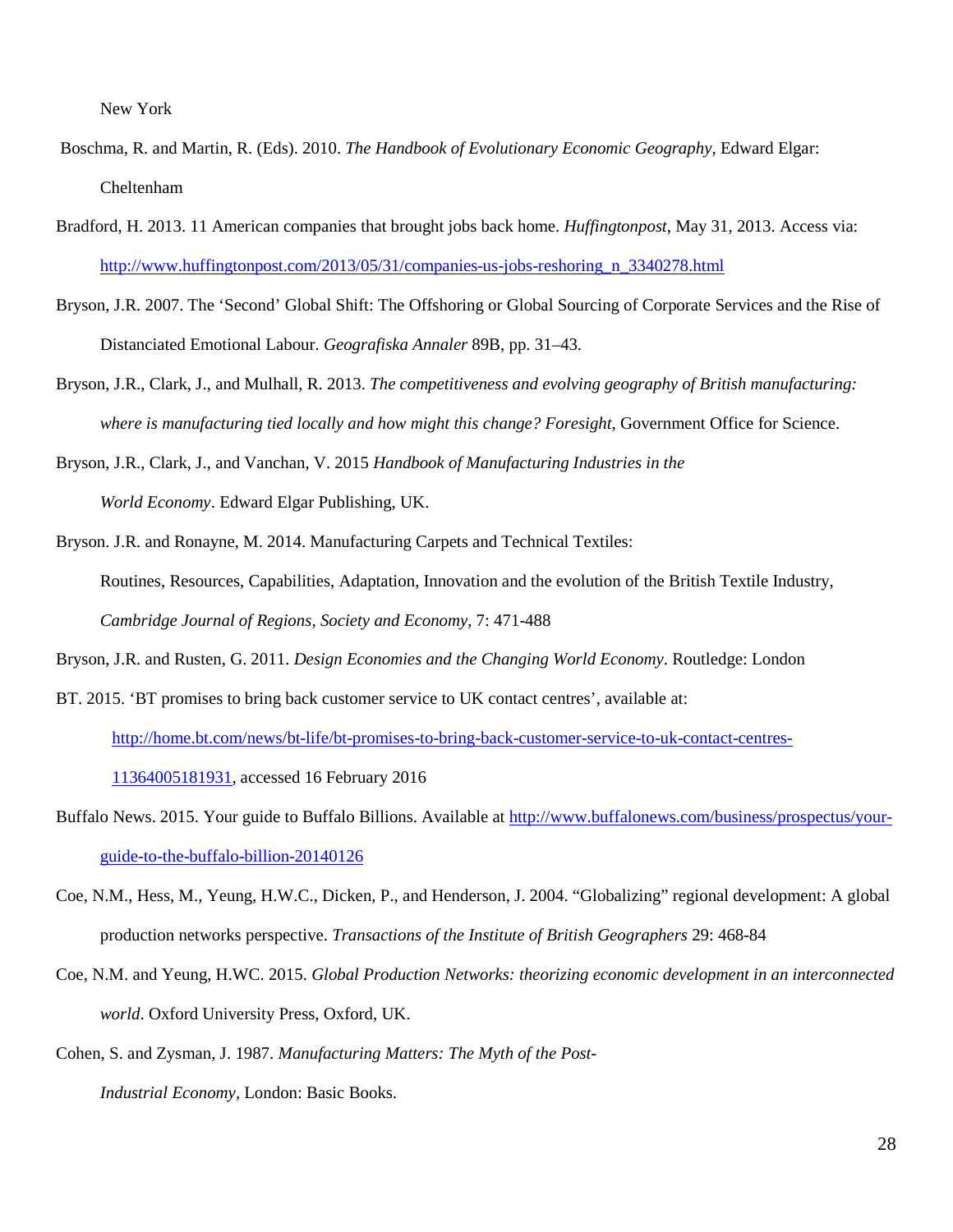Conerly, B. 2014. Reshoring or offshoring: US manufacturing forecast 2015-2016. *Forbes*, September 2, 2014.

Cowell, M., and Provo, J. 2015a. Reshoring and the "Manufacturing moment" In Bryson, J., J. Clark, and V. Vanchan (Ed), *Handbook of Manufacturing Industries in the World Economy* (Edward Elgar Publishing, UK).

Cowell, M., and Provo, J. 2015b. Reshoring and manufacturing…myth or movement? *Regions,* 297(1): 12-14.

Cowen, D. 2014. *The Deadly life of Logistics*, University of Minnesota Press

- Crumbo, C. 2013. TV manufacturer moving jobs from China to Winnsboro. *Columbia Regional Business Report*., August 23, 2013.
- Davidson, P. 2013. Some apparel manufacturing 'reshoring' to USA. *USA Today*, July 5, 2013. Access via: <http://www.usatoday.com/story/money/business/2013/07/04/some-apparel-manufacturing-returns-to-us/2454075/>

Dicken, P. 2007. *Global Shift*, Paul Chapman: London.

- Dunning, J. H. 1998. Location and the Multinational Enterprise: A Neglected Factor? *Journal of International Business Studies* 29: 45–66.
- EEF/BDO. 2009. *Manufacturing Advantage: How Manufacturers are Focusing Strategically in an Uncertain World*, November 2009, London: EEF.

EEF/Squire Sanders. 2014. *Backing Britain: A Manufacturing Base for the Future*, London: EEF.

- Elkins, K. 2013. Dewalt to bring 250 power-tool-assembly jobs to Carowinds-area facility. *Charlotte Business Journal,*  November 12, 2013. Access via: [http://www.bizjournals.com/charlotte/blog/outside\\_the\\_loop/2013/11/dewalt-to](http://www.bizjournals.com/charlotte/blog/outside_the_loop/2013/11/dewalt-to-bring-250-power.html)[bring-250-power.html](http://www.bizjournals.com/charlotte/blog/outside_the_loop/2013/11/dewalt-to-bring-250-power.html)
- Ellram L.M. 2013. Offshoring, Reshoring and the Manufacturing Location Decision. *Journal of Supply Chain Management*, 49 (2) 3-5.
- Ellram L.M., Tate W.L., Petersen K.J. 2013. Offshoring and reshoring: an update on the manufacturing location decision. *Journal of Supply Chain Management* 49(2):14–22

EY. 2015. *Reshoring Manufacturing- Time to Seize the Opportunity*, London: Ernst & Young LLP.

Gereffi, G., Humphrey, J., and Sturgeon, T. 2005. 'The Governance of global value chains', *Review of International Political Economy*, 12(1), 78-104.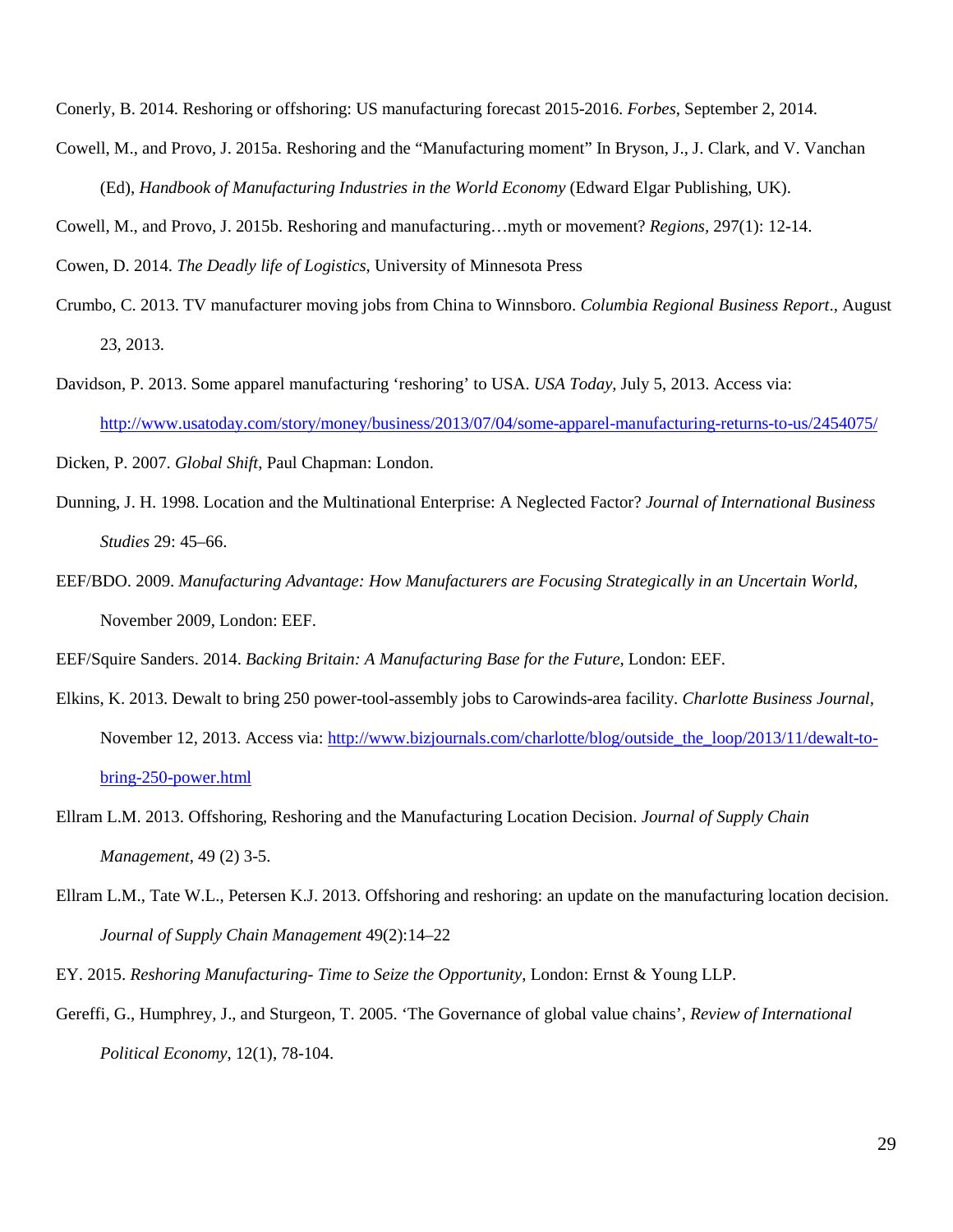- Gov.UK. 2013. *News Story: 2,500 New Jobs at JCB Unlocked by Government Funding for A50.* Available at: https://www.gov.uk/government/news/2500-new-jobs-at-jcb-unlocked-by-government-funding-for-a50 [Accessed 040816]
- Gov.UK. 2015. *ReshoreUK* [online], Available at: https://www.gov.uk/reshore-uk [Accessed 040815]
- Gray, J.V., Skowronski, K., Esenduran, G. & Rungtusanatham, M.J. 2013. The Reshoring Phenomenon: What supply chain academics ought to know and Should do, *Journal of Supply Chain Management*, April, 27-33.
- Holwig, M., Davies, P., & Wood, D. 2017. *Growing the Automotive Supply Chain: Local Vehicle Content Analysis*, Automotive Council: UK
- Hornby Hobbies. 2012. *Hornby Returns Humbrol Manufacturing to the UK* [online]. Available at: http://www.hornby.com/us-en/news/hornby-returns-humbrol-manufacturing-to-the-uk/ [Accessed 040815]
- Hornby PLC. 2013. Annual Report and Accounts 2013 [online]. Available at: http://hsprod.investis.com/ir/hrn/pdf/ar2013.pdf [Accessed 040815]
- Jones, M. 2014. Why 'reshoring' is the coming thing. *Worcester Telegram*, April 8, 2014. <http://www.telegram.com/article/20140408/NEWS/304089988/1020>
- Kota, S. and Vein, C. 2012. Made in America: Helping Revitalize US Manufacturing. *The White House Office of Science and Technology Policy*. Access via: [https://www.whitehouse.gov/blog/2012/04/30/made-america-helping](https://www.whitehouse.gov/blog/2012/04/30/made-america-helping-revitalize-us-manufacturing)[revitalize-us-manufacturing](https://www.whitehouse.gov/blog/2012/04/30/made-america-helping-revitalize-us-manufacturing)
- KPMG International Cooperative. 2013. *Global Manufacturing Outlook: Competitive Advantage*, KPMG.
- LeCompte, J. 2012. 'Infographic: A Few Facts about Manufacturing', available at [https://www.treasury.gov/connect/blog/Pages/Infographic-A-Few-Facts-about-Manufacturing.aspx,](https://www.treasury.gov/connect/blog/Pages/Infographic-A-Few-Facts-about-Manufacturing.aspx) accessed 16 February 2016
- Loeb, W. 2013 How Walmart plans to bring manufacturing back to the United States. Forbes Magazine. Access via: [http://www.forbes.com/sites/walterloeb/2013/11/12/walmart-taking-steps-to-bring-manufacturing-back-to-the](http://www.forbes.com/sites/walterloeb/2013/11/12/walmart-taking-steps-to-bring-manufacturing-back-to-the-united-states/)[united-states/](http://www.forbes.com/sites/walterloeb/2013/11/12/walmart-taking-steps-to-bring-manufacturing-back-to-the-united-states/)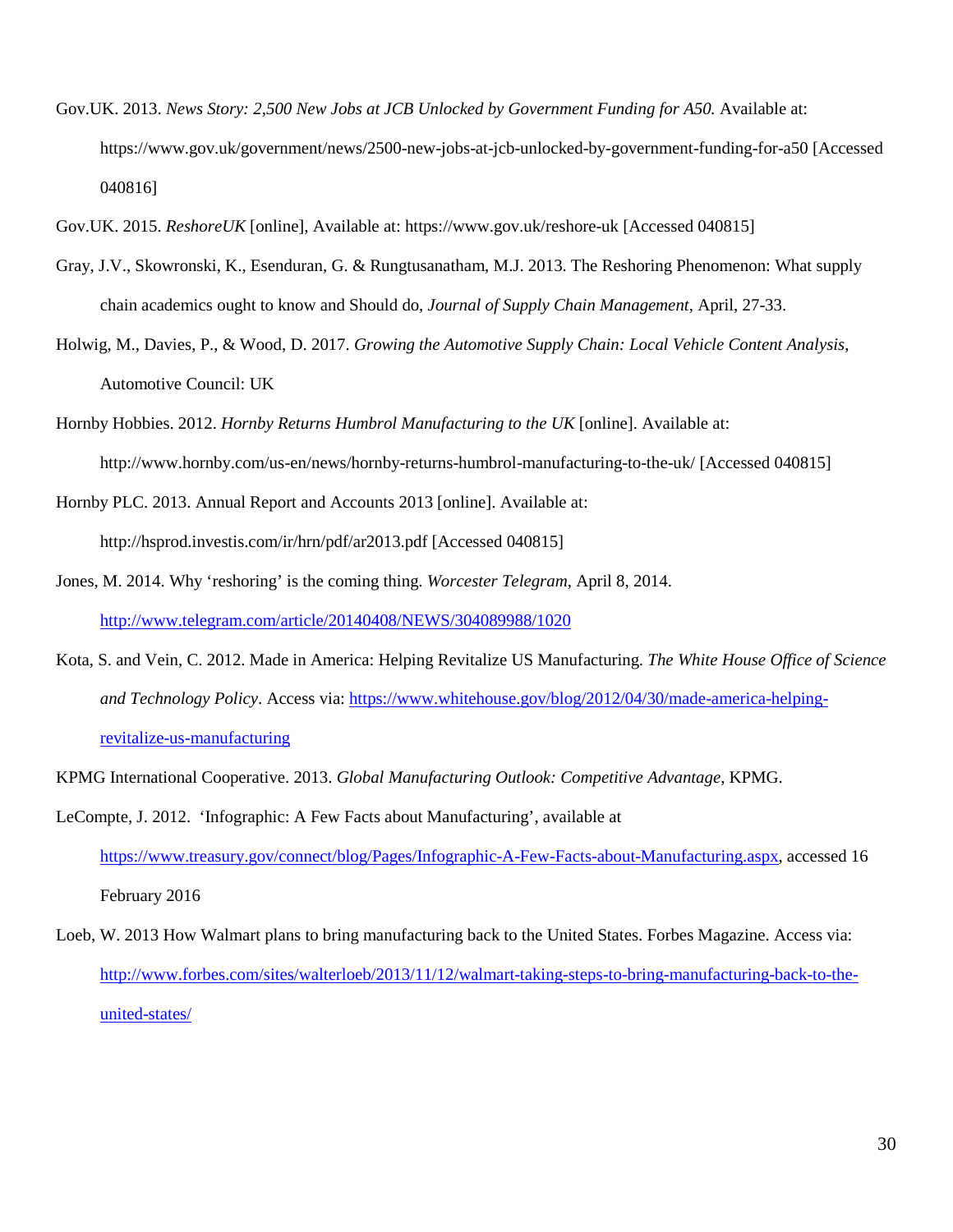- Making it in Leeds. 2013. *Reshoring: Laxtons brings spinning operation back to UK* [online], 14 July 2013. Available at: [http://www.leedsmanufacturing.co.uk/lm\\_news/from-fleece-to-finished-product-laxtons-reverses-the-trend/](http://www.leedsmanufacturing.co.uk/lm_news/from-fleece-to-finished-product-laxtons-reverses-the-trend/) [Accessed 101213]
- Manufacturing.net. 2013. Production Lines to Roll Soon at CAT Plant. October 23, 2013. Access via: <http://www.manufacturing.net/news/2013/10/production-lines-to-roll-soon-at-cat-plant>
- Maskell, P., Malmberg, A. 2007. Myopia, knowledge development and cluster evolution, *Journal of Economic Geography*, 7:5: 603-618.
- Mulhall, R.A. & Bryson, J.R. 2013. The Energy Hot Potato and Governance of Value Chains: Power, Risk, and Organizational Adjustment in Intermediate Manufacturing Firms, *Economic Geography*. 89(4), 395-419.
- One Region Forward. 2015. The Buffalo Billion Investment Development Plan. Access via: <http://www.oneregionforward.org/plan/the-buffalo-billion-investment-development-plan/>
- Partridge, J. 2011. Homemade Raspberry Pi: Video interview, *Reuters* [online]. Available at: <http://uk.reuters.com/video/2013/03/11/homemade-raspberry-pi?videoId=241561705> [Accessed 121213]
- Ponte, S. & Sturgeon, T. 2014. Explaining governance in global value chains: A modular theory-building effort, *Review of International Political Economy*. 21(1): 195-223
- Prah, P.M. 2013. Has US manufacturing's comeback stalled? *Pew Charitable Trust,* July 30, 2013.
- Prime Minister's Office. 2014. *Businesses are Coming Back*, Policy Paper, updated 6 June 2014 [online]. Available at: https://www.gov.uk/government/publications/businesses-are-coming-back/businesses-are-coming-back [Accessed 030815]
- Rampell, C. and Wingfield, N. 2012. In Shift of Jobs, Apple Will Make Some Macs in US *New York Times*. December 6, 2012. Access via http://www.nytimes.com/2012/12/07/technology/apple-to-resume-us-manufacturing.html?  $r=0$
- Reshoring Initiatives. 2014 and 2015. Multiple published reports accessed via [http://ww.reshorenow.org](http://ww.reshorenow.org/)
- Reshoring Library. 2015. Reshoring Initiative. Multiple published reports access via [http://www.reshorenow.org](http://www.reshorenow.org/)
- Sauter, M. 2016. Manufacturers Bringing The Most Jobs Back to America. *24/7Wall St.* Accessed on September 22, 2016.
- Schwartzdec, N.D. 2016. 'Trump sealed Carrier deal with mix of threat and incentive', *The New York Times*, 1 Dec 2016, available at [http://www.nytimes.com/2016/12/01/business/economy/trump-carrier-pence-jobs.html?\\_r=0,](http://www.nytimes.com/2016/12/01/business/economy/trump-carrier-pence-jobs.html?_r=0) accessed 19 December 2o16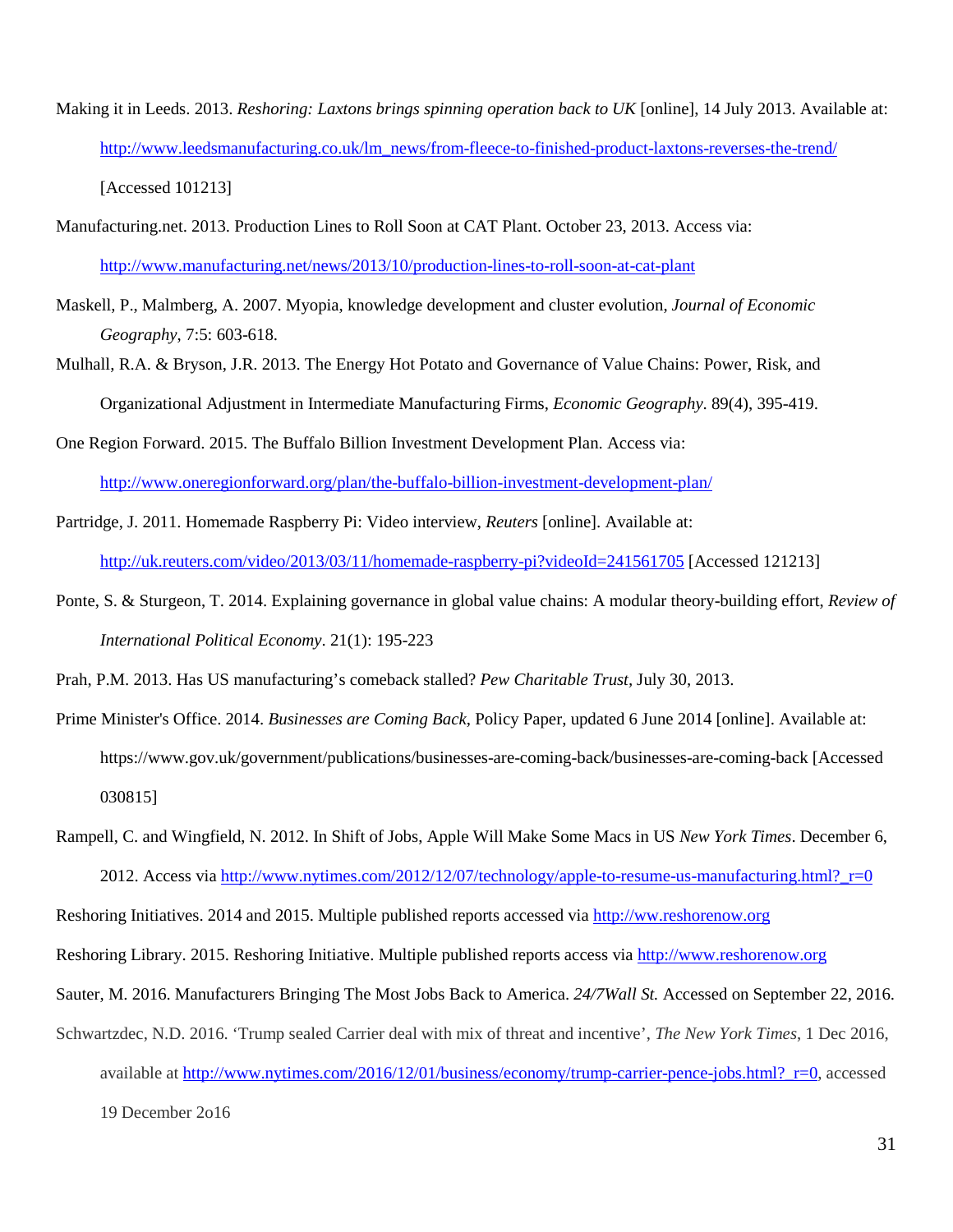Seitz, P. 2013. Google, Apple, other gadget makers chant 'U-S-A! U-S-A!' *Investor's Business Daily*, August 1, 2013.

- Sirkin, H.L., Zinser, M., and Hohner, D. 2011. Made in America, Again: Why manufacturing will return to the US *Boston Consulting Group*. Chicago, IL.
- Sirkin, Harold L., Michael Zinser, Douglas Hohner, and Justin Rose. 2012a. US Manufacturing Nears the Tipping Point: Which Industries, Why, and How Much? Chicago, IL: Boston Consulting Group.
- Sirkin, H.L., Zinser, M., and Hohner, D., and Rose, J. 2012b Made in America Again, US manufacturing nears the tipping point – which industries, why, and how much? *Boston Consulting Group*. Chicago, IL.
- Srai J. & Ané A. 2016. Institutional and strategic operations perspectives on manufacturing reshoring, *International Journal of Production Research*, 54:23, 7193-7211
- Stavriotis, E. (2009) Many factors drive US firms to buck outsourcing trend, consider onshoring. *Facilities Net,* March 1, 2009. Access via: [http://www.facilitiesnet.com/outsourcing/article/--10702#](http://www.facilitiesnet.com/outsourcing/article/--10702)
- Stirling, W. 2012. Interview with Sir Anthony Bamford, JCB, *The Manufacturer* [online], 5 Dec 2012. Available at: <http://www.themanufacturer.com/articles/jcb-excavators-digging-out-a-trade-surplus-for-uk-plc/> [Accessed 210114]
- Sturgeon, T. 2009. From Commodity Chains to Value Chains: Interdisciplinary Theory Building in an Age of Globalisation', in J. Bair (ed.) *Frontiers of Commodity Chain Research*, Stanford University Press: Stanford: 110- 35
- Tate W.L.2014. Offshoring and reshoring: U.S. insights and research challenges. *J Purch Supply Manag* 20:66–68
- Tate W.L., Ellram L.M., Schoenherr T., Petersen K.J. 2014. Global competitive conditions driving the manufacturing location decision. *Business Horizons* 57:381–390
- The Economist. 2013. 'Outsourcing and Offshoring: The Story so far', *The Economist*, Jan 19<sup>th</sup> 2013, available at: [http://www.economist.com/news/special-report/21569574-offshoring-has-brought-huge-economic-benefits-heavy](http://www.economist.com/news/special-report/21569574-offshoring-has-brought-huge-economic-benefits-heavy-political-price-story-so)[political-price-story-so,](http://www.economist.com/news/special-report/21569574-offshoring-has-brought-huge-economic-benefits-heavy-political-price-story-so) accessed 5 January 2016
- The White House. 2015a. Fact sheet: President Obama launches competition for new textiles-focused manufacturing. Office of Press Secretary. March 18, 2015.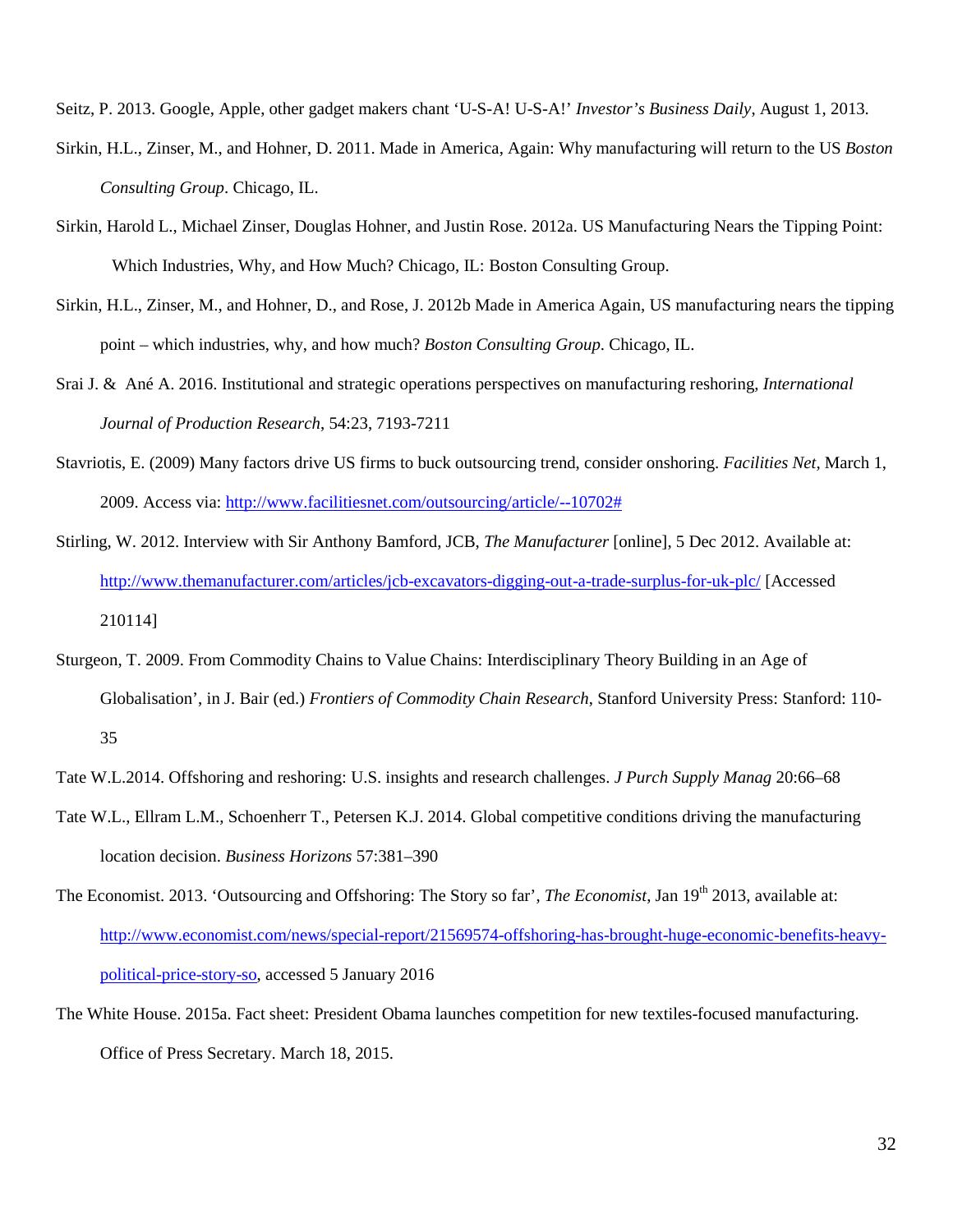The White House. 2015b. Supply Chain Innovation: Strengthening America's Small Manufacturers. The Executive Office of the President and the US Department of Commerce. Access via:

[https://www.whitehouse.gov/sites/default/files/docs/supply\\_chain\\_innovation\\_report\\_final.pdf](https://www.whitehouse.gov/sites/default/files/docs/supply_chain_innovation_report_final.pdf)

- Tokatli, N. 2008. 'Global sourcing: insights from the global clothing industry the case of Zara, a fast fashion retailer', *Journal of Economic Geography* 8:1: 21- 38
- Tyler, G. 2017. Manufacturing: Key Economic Indicators. Commons Briefing Papers SN05206. April 7, 2017.
- Vanchan, V. 2007. Communication and relationships between industrial design companies and their customers. *The Industrial Geographer*, 4(2): 28-46.

Vanchan, V. 2015. Competitive Advantages of Design-Driven Manufacturing. *Regions*, 297(1), 10-11.

- Vanchan, V. and Bryson, J. 2015. Design and Manufacturing: The Competitiveness of American, European and Chinese Industrial Design Companies. In Bryson, J., J. Clark, and V. Vanchan (Ed), *Handbook of Manufacturing Industries in the World Economy* (Edward Elgar Publishing, UK).
- Vent-Axia. 2014. *British Manufacturer Vent-Axia Welcomes Prime Minister David Cameron* [online]. Available at:http://www.ventaxia.com/news/latestnews/britishmanufacturerventaxiawelcomesprimeministerdavidcameron24ja n2014.htm [Accessed 140715]
- Walmart's US Manufacturing Innovation Fund. 2015. Accessed on July 22, 2015 via: \ <http://corporate.walmart.com/global-responsibility/us-manufacturing/walmart-us-manufacturing-innovation-fund>
- Walcott, S. 2015. 'Finding a future for the US furniture industry', in Bryson, J.R., Clark, J., and Vanchan, V. (2015) *Handbook of Manufacturing Industries in the World Economy*, Edward Elgar: Cheltenham: 206-216
- Wiesmann B., Snoei J.R., Hilletofth P., Eriksson, D. 2017. Drivers and barriers to reshoring: a literature review on offshoring in reverse. *European Business Review*, 29: 1: 15-42,
- Yarow, J. 2013. Here's how many jobs Apple will bring to the US to Make Macs. *Business Insider,* February 13.
- Yeung H. and Coe N. 2015.Toward a Dynamic Theory of Global Production Networks. *Economic Geography*. 9:1: 29-58
- Zhail, W, Sun, S. and Zhang, G. 2016. Reshoring of American manufacturing companies from China *Operations Management Research* 9:62–74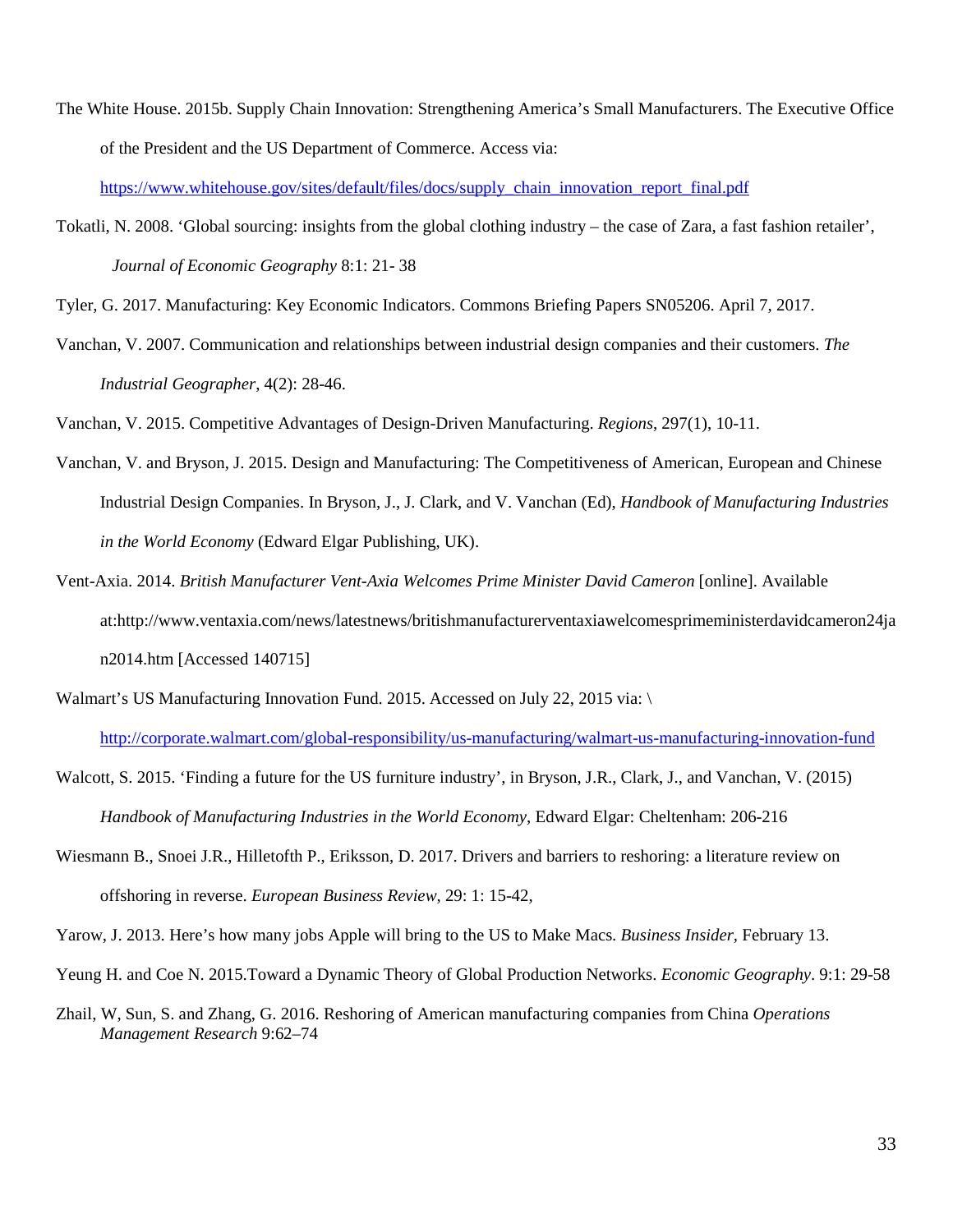# **Table 1: Types of Manufacturing Reshoring**

| <b>Type</b>                | <b>Description/Characteristics</b>                           |
|----------------------------|--------------------------------------------------------------|
| Investment in on-shore     | Expansion of facilities in home-nation.                      |
| production capability      |                                                              |
| Repatriation of in-house   | Production returns to home-nation from foreign facility      |
| production                 | owned by lead firm.                                          |
| Repatriation of off-shored | Production returns to in-house facility in lead firm (home-  |
| production to in-house     | nation) from sub-contracted foreign sourcing (near- or far-  |
|                            | nation).                                                     |
| Component sourcing via     | Production returns to sub-contracted home-nation supplier    |
| contract manufacturers     | from sub-contracted foreign-sourced supplier (near- or far-  |
|                            | nation)                                                      |
| Component sourcing via     | Sub-contracted home-nation supplier undertakes foreign       |
| intermediary manufacturer, | sourcing on behalf of lead firm. Home-nation supplier        |
| production remains far-    | undertakes quality control and logistics management          |
| sourced                    | functions, production remains in foreign-sourced sub-        |
|                            | contract facility.                                           |
| Temporary repatriation of  | Lead firm operates dual sourcing to manage supply using      |
| component sourcing         | sub-contracted suppliers in home- or near-nation, as well as |
|                            | far-nation suppliers. Production returns to home- or near-   |
|                            | nation supplier temporarily for capacity management.         |

# **Table 2: Reshoring Cases by Industry**

| <b>Industry</b>                                      | <b>Reshoring Cases</b> |
|------------------------------------------------------|------------------------|
| Electronics/Appliances/Components                    | 41                     |
| Computer/Electronic                                  | 26                     |
| Apparel                                              | 24                     |
| Hobbies                                              | 23                     |
| Transportation                                       | 22                     |
| Plastic/Rubber                                       | 18                     |
| <b>Fabricated Metal</b>                              | 18                     |
| Machinery                                            | 16                     |
| Medical                                              | 15                     |
| <b>Wood Products</b>                                 | 14                     |
| Energy                                               | 8                      |
| Chemicals                                            | $\overline{4}$         |
| Castings                                             | 3                      |
| <b>Primary Metal</b>                                 | 2                      |
| Non-metallic mineral products                        | 1                      |
| Other: primarily food, services, and home and office |                        |
| products                                             | 20                     |
| <b>Total</b>                                         | 255                    |
| Source: Reshoring Initiative Library, March 2014     |                        |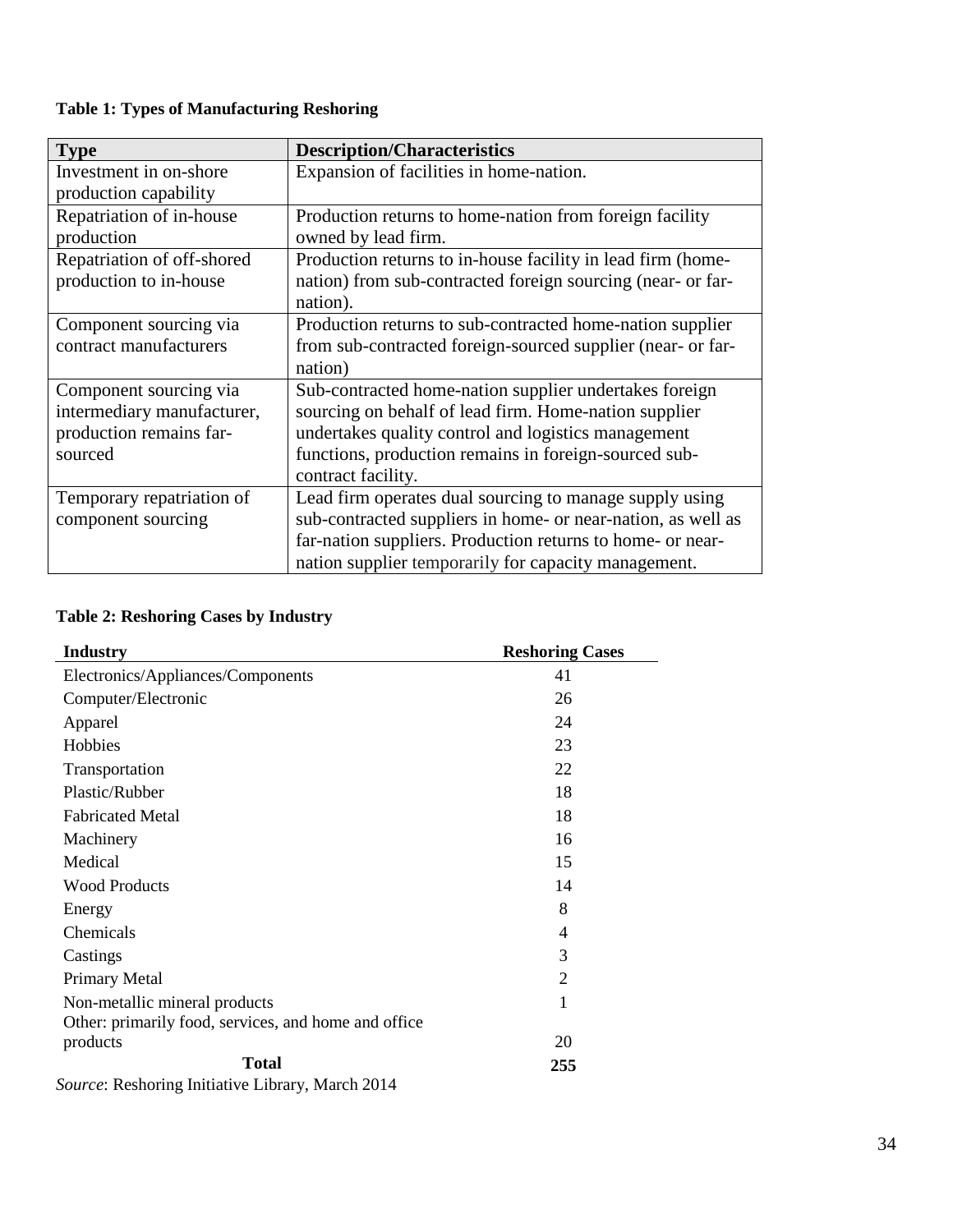# **Table 3: Reasons for Reshoring, US Firms**

| <b>Push Factors</b>                                                           | <b>Pull Factors</b>                                             |
|-------------------------------------------------------------------------------|-----------------------------------------------------------------|
| Lead time                                                                     | Skilled workforce                                               |
| Quality/rework/warranty                                                       | Image/brand                                                     |
| Rising wages and currency variation                                           | Government and other*institutional incentives                   |
| Freight cost                                                                  | Automation/technology/3D printing                               |
| Total cost                                                                    | Energy prices (declining natural gas and coal prices)           |
| Inventory                                                                     | Production flexibility (customization, redesign of parts, etc.) |
| IP risks/supply chain interruption risks                                      | Higher productivity                                             |
| Delivery                                                                      | Research and Development (R&D)                                  |
| Communications                                                                | Lean or other business process improvements                     |
| Environmental considerations/loss of control                                  | Ecosystem synergies                                             |
| Travel cost/time                                                              | Infrastructure                                                  |
| Price                                                                         | Customer responsiveness                                         |
| Regulation and compliance                                                     | Lower real estate/construction costs                            |
| Political instability, emergency response, natural disaster Labor concessions |                                                                 |

*Sources*: Reshoring Initiative (2015) Reshoring Data Library, March 2014 and Through December 31, 2014; Conerly (2014)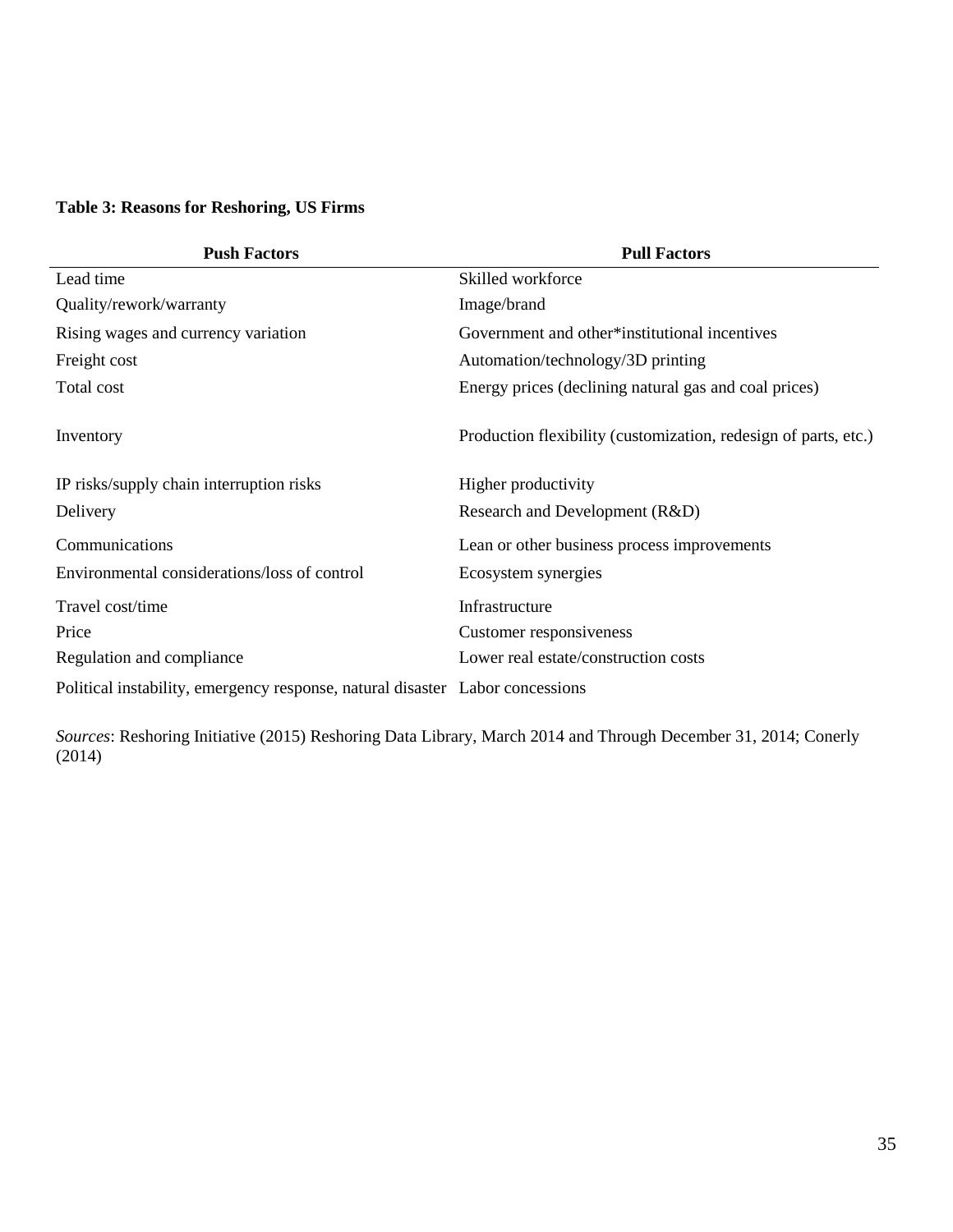# **Table 4: Reshoring Cases in the UK**

|                                              |                                                    |                                                          |                     |                                                                                                      | Current                                                             | <b>Previous</b>                          |
|----------------------------------------------|----------------------------------------------------|----------------------------------------------------------|---------------------|------------------------------------------------------------------------------------------------------|---------------------------------------------------------------------|------------------------------------------|
|                                              |                                                    |                                                          | Date of             |                                                                                                      | location of                                                         | location of                              |
| Firm                                         | Product                                            | <b>Type of reshoring</b>                                 | reshoring           | <b>Value</b>                                                                                         | production                                                          | production                               |
| $\overline{JCB}$ <sup>1</sup>                | Construction<br>and<br>agricultural<br>equipment   | Investment in on-<br>shore production<br>capability      | Complete<br>by 2018 | £150m<br>investment in<br>new site; 2500<br>direct jobs                                              | $UK - in-house$                                                     | N/A                                      |
| Heritage carpet<br>manufacturer <sup>2</sup> | Textiles                                           | Repatriation of in-<br>house production                  | 2012                | £3m upgrade<br>investment in<br>UK site, 43<br>direct jobs                                           | $UK$ - in-house                                                     | China -<br>in-house                      |
| Caldeira <sup>3</sup>                        | Textiles - home                                    | Repatriation of in-<br>house production                  | 2012                | 20 new jobs                                                                                          | UK - in-house                                                       | China -<br>in-house                      |
| Paper Cup<br>Company <sup>3</sup>            | Paper cups                                         | Repatriation of in-<br>house production                  | 2012                | <b>New</b><br>manufacturing<br>site, 2 new jobs                                                      | $UK - in$ -house                                                    | China -<br>in-house                      |
| RDM Group <sup>3</sup>                       | Automotive<br>component                            | Repatriation of off-<br>shored production to<br>in-house | 2014                | $25$ jobs,<br>£400,000 new<br>site developed                                                         | $UK - in$ -house                                                    | China -<br>subcontracted<br>production   |
| Laxtons <sup>3</sup>                         | High quality<br>worsted yarn                       | Repatriation of off-<br>shored production to<br>in-house | 2010                | £150,000                                                                                             | UK - in-house                                                       | Europe -<br>subcontracted<br>production  |
| Swan $Mill1$                                 | Low cost tinsel                                    | Repatriation of off-<br>shored production to<br>in-house | 2013                | £320,000 in<br>machinery                                                                             | UK - in-house                                                       | China-<br>subcontracted<br>production    |
| Vent-Axia <sup>3</sup>                       | Domestic fan<br>production                         | Repatriation of off-<br>shored production to<br>in-house | 2013                | 35 direct jobs,<br>invested<br>£350,000 in<br>machinery and<br>additional<br>building<br>development | UK - in-house                                                       | China -<br>subcontracted<br>production   |
| Raspberry Pi <sup>3</sup>                    | Low cost<br>starter<br>computer                    | Component sourcing<br>via contract<br>manufacturers      | 2012                | No direct<br>investment                                                                              | $UK -$<br>subcontracted<br>production                               | China -<br>subcontracted<br>production   |
| Hornby <sup>1</sup>                          | Toy<br>manufacture                                 | Component sourcing<br>via contract<br>manufacturers      | 2012                | No direct<br>investment                                                                              | UK-<br>subcontracted<br>production                                  | China -<br>subcontracted<br>production   |
| Technology<br>Manufacturer <sup>2</sup>      | Product line to<br>be 3D printed<br>locally        | Component sourcing<br>via contract<br>manufacturers      | 2013-<br>planned    | Investment in<br>3D printing                                                                         | UK -<br>subcontracted<br>production                                 | Far East-<br>subcontracted<br>production |
| Pump<br>manufacture <sup>2</sup>             | New product<br>line                                | Temporary<br>repatriation of<br>component sourcing       | 2009                | No direct<br>investment -<br>extension of<br>existing UK<br>contract                                 | UK-<br>subcontracted<br>production                                  | China -<br>subcontracted<br>production   |
| Patrona<br>Luggage                           | Luggage                                            | Repatriation of<br>production from<br>China              | 2012                | No direct<br>investment                                                                              | UK-<br>Subcontracted<br>production                                  | $China -$<br>subcontracted<br>production |
| Phineas Group                                | Plastic shoe<br>hangers and<br>display<br>products | Repatriation of<br>production from<br>China              | 2015                | Obtained a<br>£100,000 grant,<br>opened a new<br>factory.                                            | $UK - in-house,$<br>but automation<br>facilitated the<br>reshoring. | China-<br>subcontracted<br>production    |

*Note*: <sup>1</sup>Web searches and media reports; <sup>2</sup> Existing research data (interview); <sup>3</sup> Sourced from ReshoreUK webpage